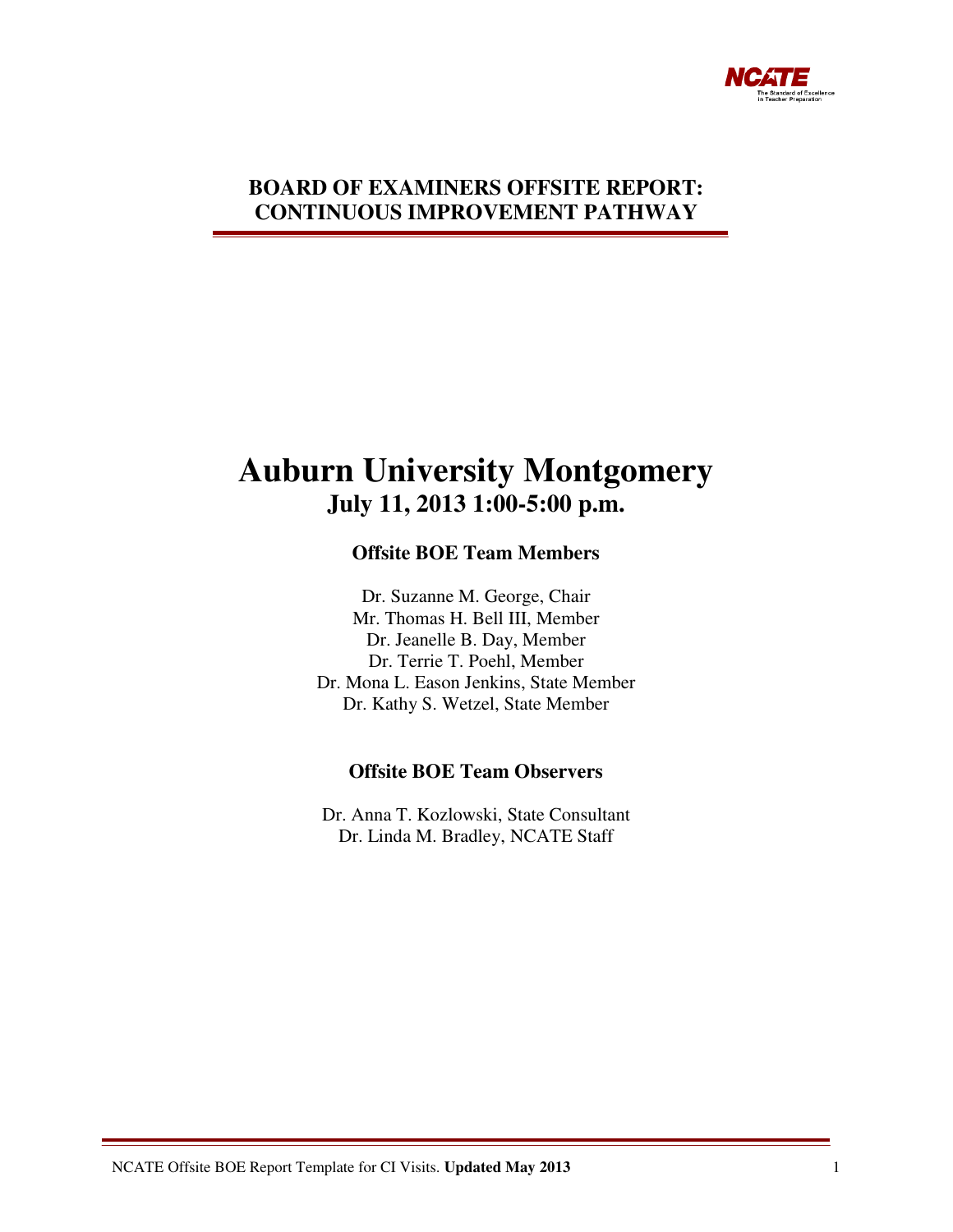

#### **BOARD OF EXAMINERS OFFSITE REPORT: CONTINUOUS IMPROVEMENT PATHWAY**

#### **The Purpose the of BOE Offsite Report**

One of the key features of the Continuous Improvement (CI) Pathway is the combination of formative and summative processes. *The BOE Offsite Report provides formative feedback from the offsite review meeting. The BOE Onsite Report provides a summative evaluation of the findings from the onsite visit.* 

The following BOE Offsite Report indicates areas of concern on which the Onsite BOE Team will focus during the upcoming visit. In addition, the last section for each standard is a list of evidence that the team plans to validate during the visit to ensure that the standards continue to be met. This validation will occur as the team interviews faculty, administrators, school-based partners, and other members of the professional community. Validation could also occur in the visits to schools and observations on campus. The validation list also includes some specific documentation that the team would like to review during the onsite visit. In some cases, the Offsite Team members could not locate a document or open a link and have requested that the Onsite Team review those documents.

The BOE Offsite Team has conducted a thorough review of the Institutional Report and exhibits to produce this report; however, the BOE Onsite Team is not limited to these findings. If the team is unable to validate information, or if further or contradictory information is found, the Onsite BOE Team may request additional evidence and/or cite new concerns as areas for improvement.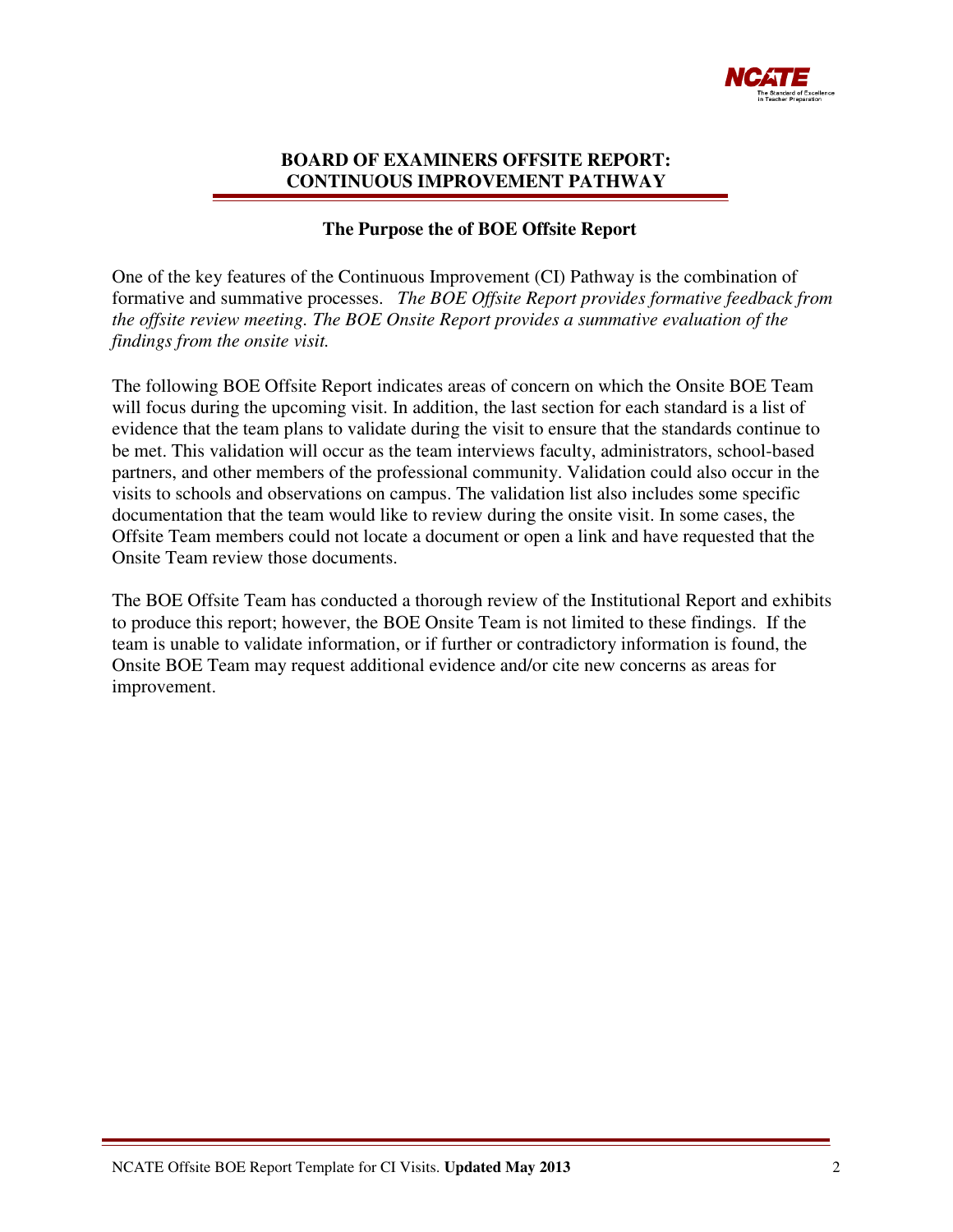

## **BOARD OF EXAMINERS OFFSITE REPORT: CONTINUOUS IMPROVEMENT PATHWAY**

## **I. Movement Toward Target**

Please indicate the standard(s) on which the unit selected to demonstrate movement toward target:

| <b>Initial</b> | <b>Advanced</b> | <b>Standards</b>                                                 |  |  |  |
|----------------|-----------------|------------------------------------------------------------------|--|--|--|
|                |                 | Standard 1: Candidate Knowledge, Skills, and Professional        |  |  |  |
|                |                 | <b>Dispositions</b>                                              |  |  |  |
|                |                 | Standard 2: Assessment System and Unit Evaluation                |  |  |  |
|                |                 | Standard 3: Field Experiences and Clinical Practice              |  |  |  |
|                |                 | Standard 4: Diversity                                            |  |  |  |
|                |                 | Standard 5: Faculty Qualifications, Performance, and Development |  |  |  |
|                |                 | Standard 6: Governance and Resources                             |  |  |  |

## **II. Unit Standards**

*STANDARD 1. CANDIDATE KNOWLEDGE, SKILLS, AND PROFESSIONAL DISPOSITIONS Candidates preparing to work in schools as teachers or other school professionals know and demonstrate the content knowledge, pedagogical content knowledge and skills, pedagogical and professional knowledge and skills, and professional dispositions necessary to help all students learn. Assessments indicate that candidates meet professional, state, and institutional standards.* 

## **1.1 Preliminary Findings**

*1.1.a* What did the evidence reveal about the unit continuing to meet this standard?

The unit is accredited by the Alabama State Department of Education, most recently in February 2013. According to Alabama's partnership agreement with NCATE, programs are not required to complete Specialized Professional Association (SPA) reports prior to an NCATE visit. However, Alabama does have a state review process using state standards that are based on SPA standards. The unit has decided to use the Basic Skills Test, Praxis II Tests, GPA, the School of Education (SOE) Comprehensive Examination, university graduate data, stakeholder data, and the EDUCATEAlabama Statewide Data Report for assessment measures across programs.

Programs offered within the four departments making up the SOE include those at the Class B, Class A Alternative, Class A, and Class AA levels. Class B programs are initial certifications at the bachelor's degree level. Class A Alternate programs are initial certifications at the master's degree level. Class A programs are advanced certification programs in areas for which Class B certification is available. Class AA programs are advanced programs on the sixth-year level.

The SOE offers Class B initial certification programs in art, biology, childhood education, collaborative special education  $(K-6)$ , collaborative special education  $(6-12)$ , collaborative education/K-6, elementary, early childhood education, early childhood special education,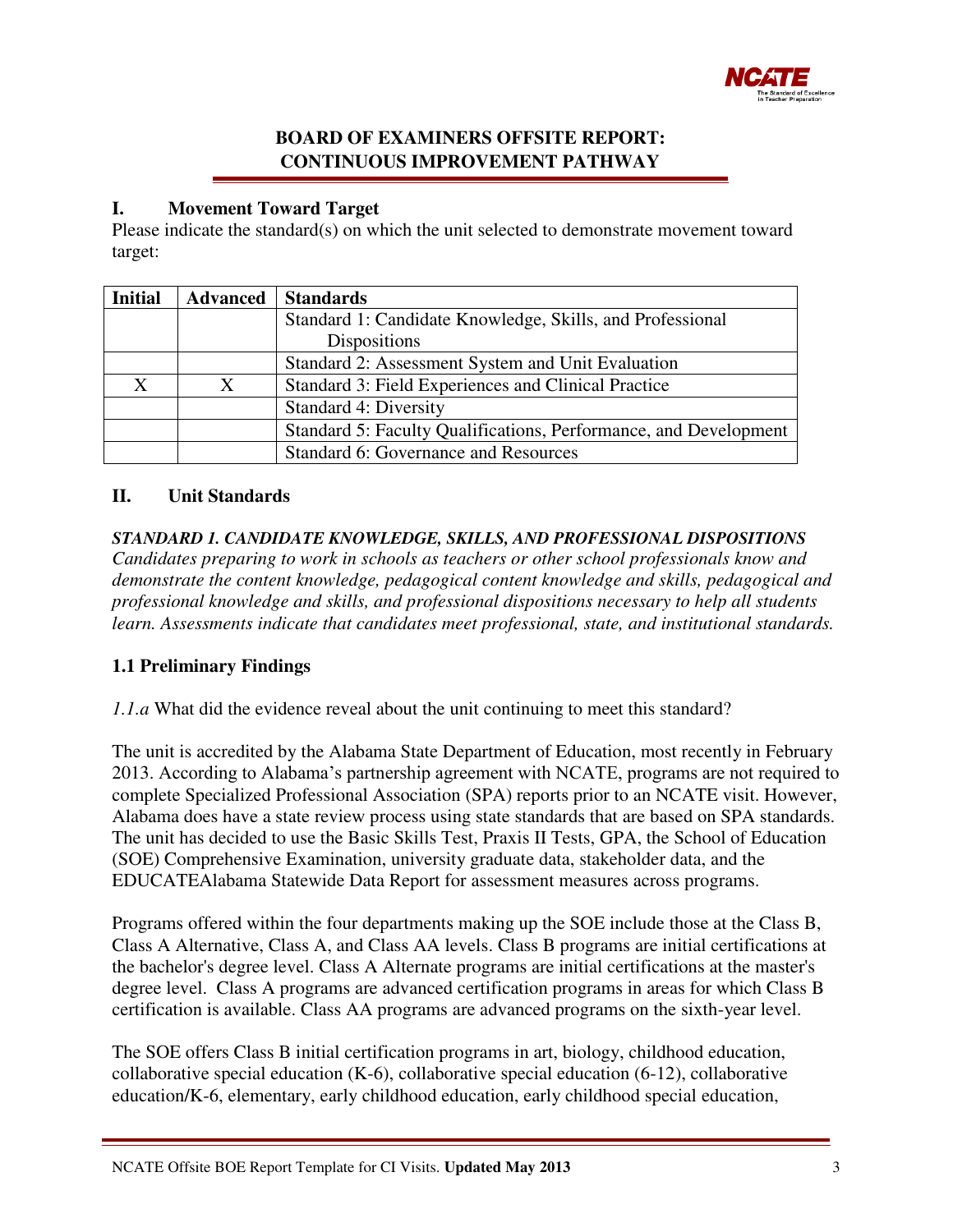

elementary education, English language arts, general science, general social science, history, mathematics, physical education and physical/general science. Class A Alternative initial certifications are offered in art, biology, childhood education, collaborative special education (K-6), collaborative special education (6-12), collaborative education/K-6 elementary, early childhood special education, English language arts, general science, general social science, history, mathematics, and physical education. Master's level advanced Class A certifications are offered in art, biology, collaborative special education (K-6), collaborative special education (6- 12), early childhood education, early childhood special education, elementary education, English language arts, general science, general social science, history, instructional leadership, mathematics, physical education, reading specialist, school counseling, and sport management. Class AA certifications are available in collaborative special education (K-6), collaborative special education (6-12), early childhood education, elementary education, instructional leadership, physical education, and school counseling.

All candidates are subject to the same assessments. All initial candidates must pass the Basic Skills Test, an external test measuring basic content in reading, writing, and mathematics, before entering the program, and graduate initial candidates must pass the basic skills test before graduation. Another external measure, the Praxis II is used in all initial programs and two advanced programs (reading specialist and instructional leadership) as a content knowledge measure. It will secondarily measure pedagogical knowledge more extensively beginning in fall 2013. Undergraduate candidates are required to pass the Praxis II test in their area prior to their professional internship, and advanced candidates must pass Praxis II prior to completion of their clinical work. Because of this requirement, candidates in initial and advanced programs have a pass rate of 100 percent for program completers.

GPA is an internal measure used throughout all programs to validate content and pedagogical knowledge. Undergraduates must have a GPA of 2.5 in the teaching field and in the core to graduate. This is consistent with Alabama requirements in the Alabama Administrative Code for Class B certificates. All candidates in the M.Ed. programs must have a 3.0 GPA (3.25 GPA for instructional leadership), and all Ed.S. candidates must have a GPA of 3.25 to graduate. GPA averages in 2011were 3.12 in undergraduate programs, 3.56 in M.Ed. programs, and 3.76 for Ed.S. programs.

All candidates must pass the SOE Comprehensive Examination to graduate. Candidates in the undergraduate programs are given exams in their major programs of study in academic departments. Candidates are scored as Satisfactory or Unsatisfactory. Candidates in initial and advanced programs at the graduate level are given the Comprehensive Examination scored by two faculty in the SOE.

Programs use data from four sources for feedback on their programs. The first source is university graduate data, an internal assessment point that measures candidate perceptions of pedagogical knowledge after their professional internship each semester. In the Teacher Development areas, candidates felt most prepared in Presentation of Organized Instruction and Establishing a Positive Learning Climate. Classroom management was one of the areas in which candidates felt less prepared. All averages were above 3.0 on a 4.0 scale. On the SOE Learning Outcomes, candidates felt most competent in Professionalism and least competent in Diversity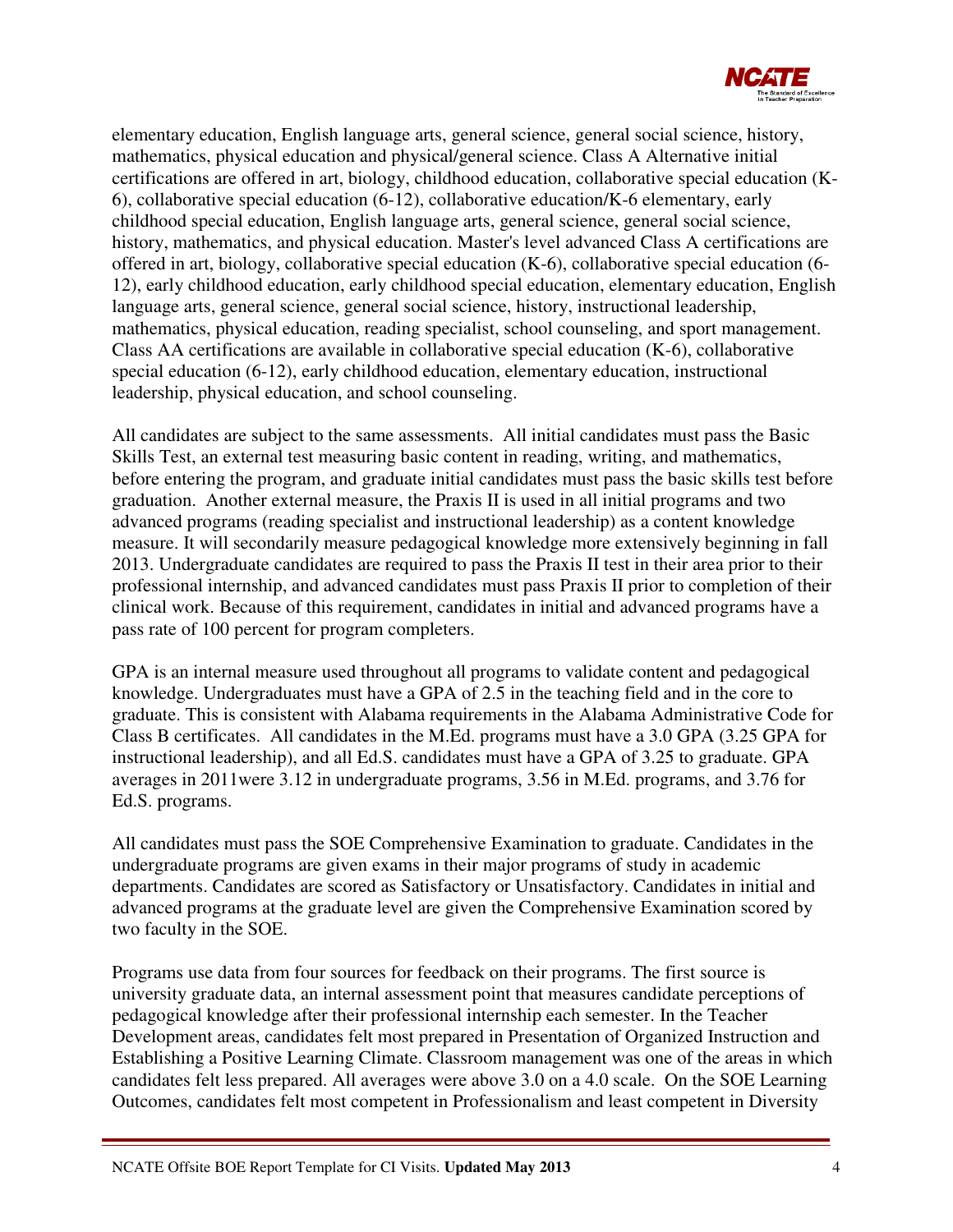

and Assessment. All averages were above 3.4. A content analysis of the comment section of the survey from fall 2006-spring 2011 revealed Classroom Management as the greatest concern, followed by the need for more field-based experiences before internship. The majority of the comments focused on candidate confidence and recognition of demanding and high expectations from instructors. Candidates also desired more field experience hours in professional courses and fewer hours in pre-professional courses, a better screening process for mentor teachers, and a longer time period with one teacher rather than split placements.

The second source of data is stakeholder data, which measures employer perceptions of content and pedagogical knowledge. Principals in a hundred-mile radius of AUM (n=149) were surveyed in 2012 to determine the proficiency of graduates hired over the last three years. Of the respondents who had hired AUM graduates (13.6%), all confirmed the proficiency of the graduates in regard to knowledge, understanding, skills, and professionalism. Superintendents (n=20; 25% return rate) of AUM graduates in the instructional leadership advanced programs were also surveyed in 2012. Superintendents who had hired AUM graduates in leadership roles were satisfied with performance of graduates; no concerns were noted. Other data in this area are generated from stakeholder meetings with the professional community. At the stakeholder meeting in 2012, twenty principals and teachers felt that the strengths of AUM SOE graduates were in Professionalism, Establishing Rapport, Use of Technology, and Use of Hands On Activities. Stakeholders identified the primary weaknesses of AUM SOE graduates in Classroom Management and Written Communication.

The third source of data is the EDUCATEAlabama Statewide Data Report, which measures teachers' perceptions of their own effectiveness. In this report, candidates reported strength in content knowledge, communication, teaching and learning - providing a positive climate, professionalism - ethics and compliance with regulations and policies. The greatest weaknesses were in the areas of diversity - primarily working with ELL students and professionalism collaboration with other professionals in effective professional development.

The fourth source of data is the SOE Outcome Scores, which measure content and pedagogical knowledge tied to the ten learning outcomes related to the conceptual framework and to professional, state, and institutional standards. Instructors teaching clinical courses generate scores on these outcomes. For initial candidates, the clinical course is the professional internship, and various practicum courses are used for advanced candidates. All use the same outcomes. The instructional leadership programs use seven of the ten learning outcomes and have different indicators due to specific state requirements for those programs. Outcome scores are averaged across each of the ten Learning Outcomes in each program area. All candidates must score at least 2 or basic on each indicator to graduate. The areas most relevant for Standard 1 for teacher candidates and other school professionals are: content knowledge (not used for instructional leadership), diversity, instructional strategies, technology, planning, assessment, and professionalism.

Ten indicators in initial and advanced programs, including reading specialist, relate directly to professional dispositions. The complete list of Outcome Indicators listed within the Conceptual Framework include subject matter knowledge, human development, diversity, planning, learning environment, instructional strategies, communication, assessment, technology, and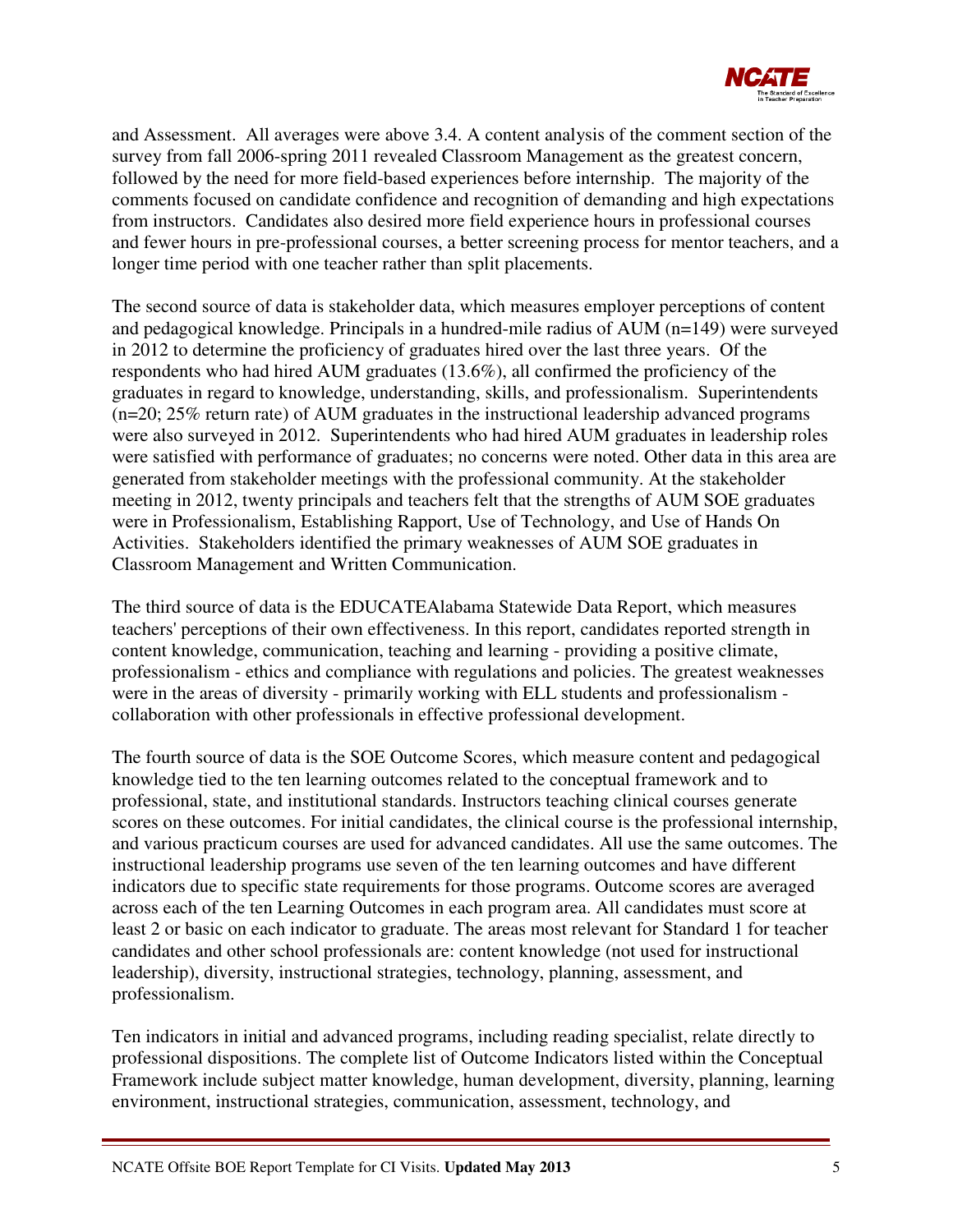

professionalism. The lowest average on these factors was 2.75, and the highest average on these factors was 4.00 (on a 4-point scale). Thirteen indicators from instructional leadership relate directly to professional dispositions, but it is unclear about what the new three indicators are for the advanced programs. For the 2011 academic year, the Ed.S. was not included in the averages due to program redesign. For candidates in the M.Ed. program, the lowest average on the thirteen measures was 3.00, and the highest was 3.08 (on a 4-point scale).

There do not appear to be program-specific assessments with scoring guides and/or rubrics linking data to program objectives (SPA or state content standards).

Impact on student learning is measured in programs. The capstone course in each program focuses on student learning outcomes in the teacher work sample. The advanced special education and reading specialist programs do not use the teacher work sample, but evaluate their candidates' ability to assess and analyze student learning in the classroom and make data-driven and appropriate adjustments to instruction and monitor student progress. On all these measures, candidates in 2011 ranged from 2.05 to 4.00 (on a 4-point scale) for all programs.

*1.1.b* How were unit programs reviewed by the BOE? What trends emerged? What do these trends reveal about the unit's programs?

Alabama is an NCATE partnership state, but the programs are not required to be evaluated by SPAs. The Alabama Department of Education reviews the programs and did so most recently in February 2013. The names of the programs on the State Department Findings (February 2013) do not match the programs listed on the All Programs list on the NCATE AIMS website. A lack of complete data sets makes it difficult to ascertain if trends in data exist. It appears that all measures except for the SOE Outcome Scores and Feedback Surveys of Graduates and Students are external in nature.

## **1.2 Moving Toward Target or Continuous Improvement**

*1.2.b Continuous Improvement.* What activities and outcomes demonstrate that the unit has been engaged in continuous improvement?

The unit has substantially changed the mode of instruction for four advanced programs to an online format for over 50 percent of the courses. These programs are the Ed.S. programs in early childhood education, elementary education, and physical education and the M.Ed. program in physical education. A majority of SOE faculty members are certified to teach online courses. However, disaggregated data of candidate performance on online course assessment measures are not provided.

The SOE assessment system was revised to meet the new Alabama standards, but the conceptual framework and ten learning outcomes were not changed. Indicators related to the outcomes had to be revised to better align with the standards. Therefore, a change in rubrics occurred.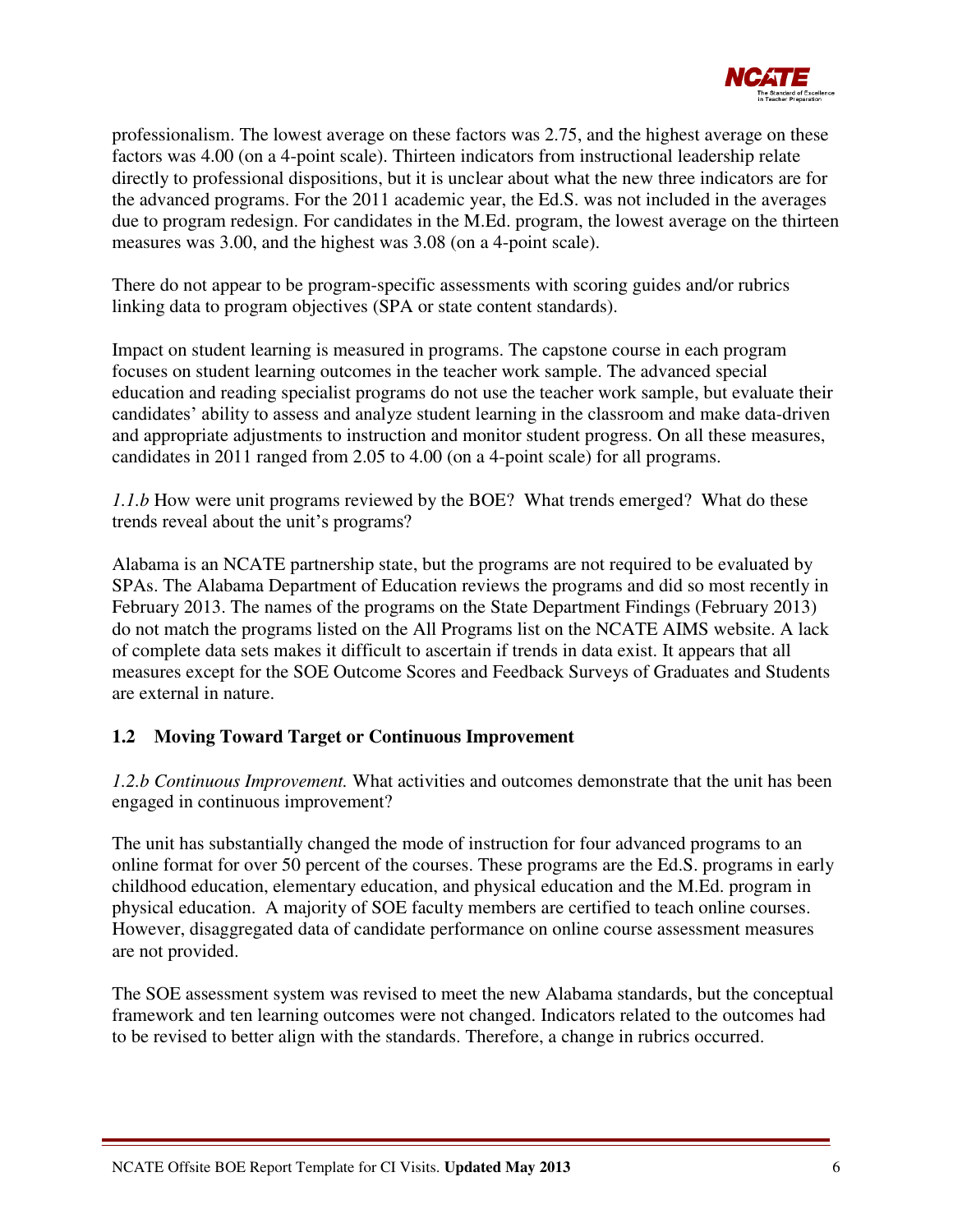

All departments established candidate monitoring plans to better support struggling candidates. The focus was on the mid-checkpoint data, where candidates are identified and specific remediation plans are created.

#### **1.3 Feedback on correcting previous areas for improvement (AFIs)**

No Areas for Improvement were cited during the last review.

#### **1.4 Areas of concern related to continuing to meet the standard**

1) Assessments and data directly aligned to program standards are not available.

*Rationale:* There is a list of key unit-wide assessments with unit-wide data, but there are no data specific to program objectives and outcomes. The state requires assessment at indicator level for each of its standards, plus information on how it will be assessed. Program level data are needed.

2) Assessment data are not provided for online programs.

*Rationale:* There is a list of key assessments for onsite programs, but not the online programs related to outcomes and objectives. The state requires assessments at indicator level for each of its standards, plus information on how it will be assessed. Program assessment data are not provided.

3) Assessment of all state standards and of all the points on the conceptual framework is not clearly occurring.

*Rationale:* A review of the exhibits does not clearly demonstrate that all the state standards and the conceptual framework are being met or being assessed in all programs. Clarification of the state review process is needed.

#### **1.5 Evidence for the BOE Team to validate during the onsite visit**

- 1) What does the certification to teach online courses entail? Is this an internal certification at AUM?
- 2) Are all faculty across the four departments trained on using the measures for evaluating candidates on the learning outcomes (reliability)?
- 3) When, where are the data related to assessments shared?
- 4) Listing of unit candidate dispositions, not just selected dispositions. Candidate performance data for all dispositions.
- 5) Clarification of unit program listings. The State of Alabama program approval document does not match the program listing on NCATE Aims All Programs pages.
- 6) Disaggregated data for online programs.
- 7) What data points exist outside of Basic Skills scores, Praxis II, GPA, Comprehensive Exam scores, and Outcome Scores? Are there any candidate scores based on internal assessments, such as those that might be related to student achievement, lesson planning, student teaching?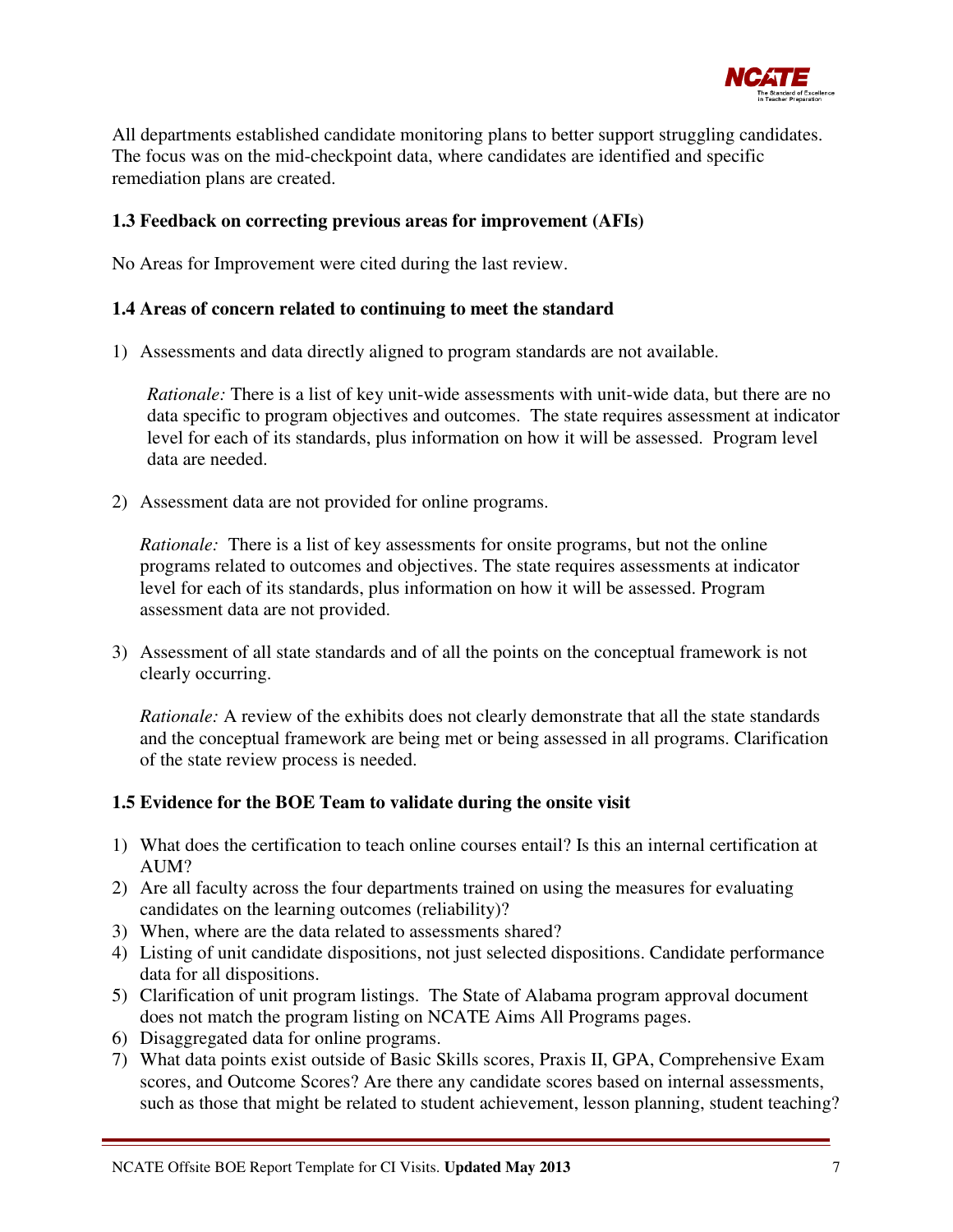

- 8) When are Outcome Scores assessed? Are candidates assessed at the same points in every program?
- 9) More detailed information on impact on student learning is needed. The capstone course includes the teacher work sample but this is not listed as an assessment in the key assessment document. Also, this measure had a mean of a little over 50% (2.05/4.00). What remediation is available for candidates not passing this assessment point?
- 10) Confirm state GPA requirements with unit requirements.
- 11) Program assessments with scoring guides/rubrics and data.

## **Standard 2: Assessment System and Unit Evaluation**

*The unit has an assessment system that collects and analyzes data on applicant qualifications, candidate and graduate performance, and unit operations to evaluate and improve the performance of candidates, the unit, and its programs.* 

**2.1 Preliminary Findings.** What did the evidence reveal about the unit continuing to meet this standard?

The IR states the most comprehensive assessment tool used by the unit is the SOE outcomes and indicators. There is not a specific document listed as such in the exhibits, but there is an SOE indicators assessment rubric which includes the ten learning outcomes and indicators. There are two versions of this rubric, one for initial programs and one for advanced programs in leadership, both dated 2009. This rubric includes a scoring guide of 1-4 (Unsatisfactory-Exceptional). The IR reports candidates are evaluated by course requirements aligned to these indicators, and they also complete a portfolio at the end of each course. The course portfolio is evaluated by SOE indicators in LiveText, and candidates are scored with the 1-4 scoring guide. The portfolio content and outline are not provided. It is unclear if the SOE assessment rubric is used just for evaluating portfolios or if the rubric is used for evaluating other assignments. The unit has provided data on inter-rater summary of the assessment reviewed using this rubric. There is a list of selected dispositions in an exhibit in Standard 1 and dispositions are noted in the SOE assessment rubric, but there is no description of how they are evaluated. The entire list of dispositions was not located.

Each program has an assessment matrix and an alignment table. The assessment matrix aligns the SOE outcomes to courses and indicators found on the assessment rubric. The alignment tables align the SOE outcomes and indicators to state (Alabama Continuum for Teacher Development and the Alabama Quality Teaching Standards) and national standards for initial programs. There is a comparable table for the instructional leadership program.

Review of syllabi show inconsistency in terms of the presence of learning outcomes and indicators. Many just list all ten learning outcomes and/or indicators and do not specifically align them to particular outcomes of the course. Some syllabi refer to the Alabama Quality Teaching Standards (AQTS) and some provide an alignment to indicators found on AUM assessment rubric. There is not consistent alignment to the learning outcomes, indicators, program objectives, or the AQTS.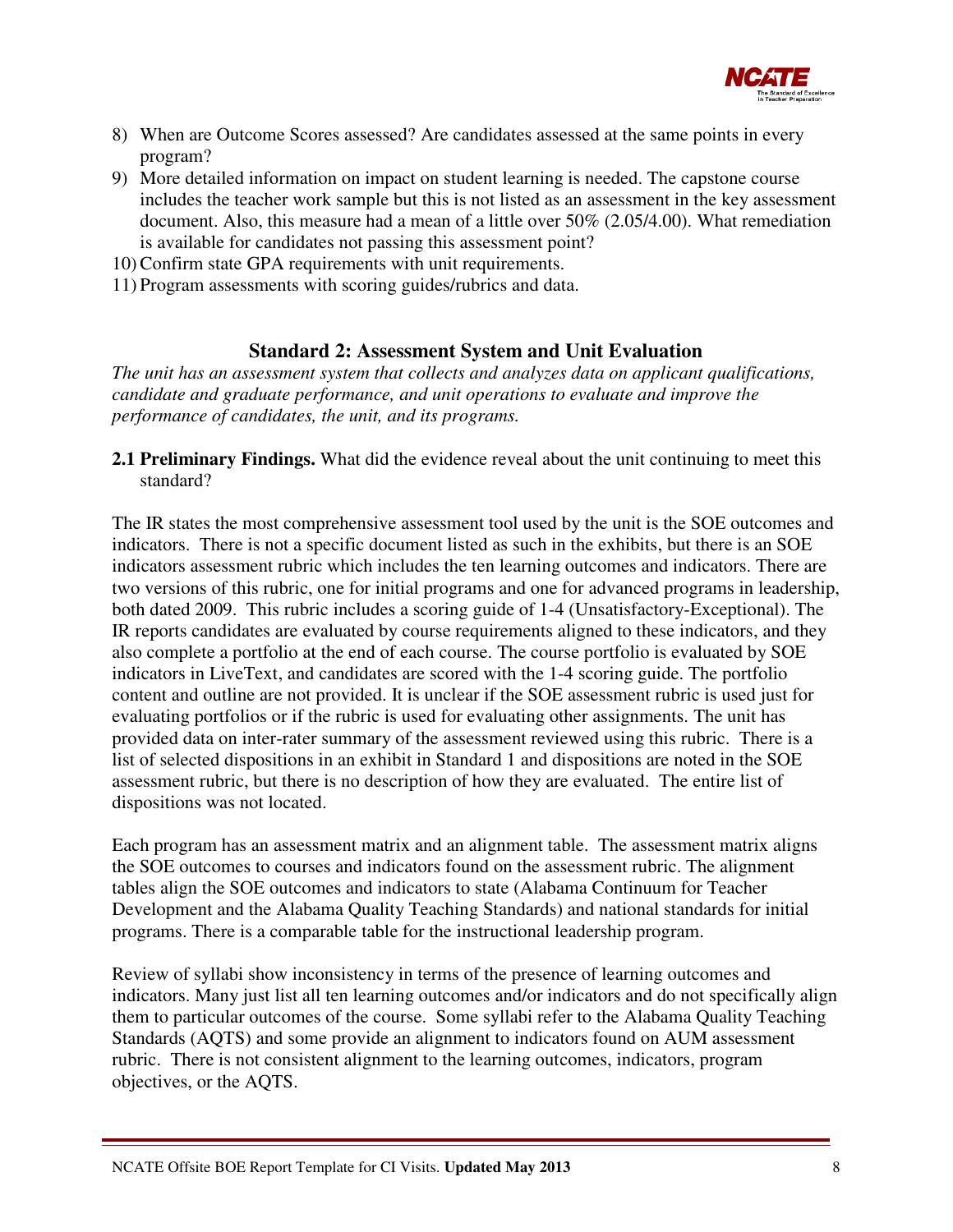

The SOE outcome data provide a rubric that includes ten learning outcome and indicators. Data are recorded for 2010, 2011, and 2012, but it is unclear if the data represent all candidates and if the evaluative measure is a portfolio and/or other assessments.

Candidates are required to purchase LiveText at the beginning of their professional course sequence, and they are trained to use it by an instructional support specialist/LiveText coordinator. The IR reports data from internal and external sources are collected, analyzed and evaluated, but limited specifics of this process were noted. An assessment coordinator is mentioned in an exhibit titled "School of Education Program Data Analysis Procedures," which states this person will compile, organize, and place data on LiveText. It also states the assessment coordinator will design individualized data analysis templates and summarize aggregated data for program analysis and goal development into a report that will be disseminated annually to faculty. However, there is no information on who else might be involved in this work, how it is used after the report is completed, and how stakeholders will be involved in review of assessment information. There is also no information on any university or school committee that might use the assessment results in a more comprehensive fashion other than reading the annual report.

There are data analysis reports provided for childhood education, instructional leadership, physical education, secondary education, and special education. These reports provide information on instructional changes, Praxis II scores, admission numbers, summary of assessment data on indicators, follow-up survey data, and data on impact of student learning. The most current data are from 2011.

Key assessments for initial and advanced programs are listed. A description of passing scores or minimum grades is provided. These assessments are not specific to programs, but are unit-wide assessment points.

The IR reports entry points candidates must meet to be admitted to the program. For initial candidates, these include a minimum overall GPA of 2.5, physical exam, speech and hearing test, self-assessment in FNDS 2010, adequate communication skills, passing scores on all Alabama Basic Skills assessments, and a physical fitness test for all physical education majors. For initial Master of Education programs, requirements include an earned bachelor's or higher degree with a minimum 2.5 GPA, MAT or GRE scores, passing score on the appropriate Praxis II test or prerequisite coursework at the undergraduate level for the degree being sought, and an ABI/FBI background clearance.

For advanced programs (Master of Education and Education Specialist), the entry requirements consist of a bachelor's level Alabama Teacher's Certificate in the same field in which the degree is sought except for a few areas such as special education, reading, or educational leadership; a minimum GPA of 2.5; MAT/GRE score of 400 or higher for Master of Education and 475 or higher for specialist; and a background clearance. Certain areas may require additional requirements.

The IR also provided information on transition points for both initial and advanced programs. Initial programs have specific requirements, such as passing courses with a C or better, GPA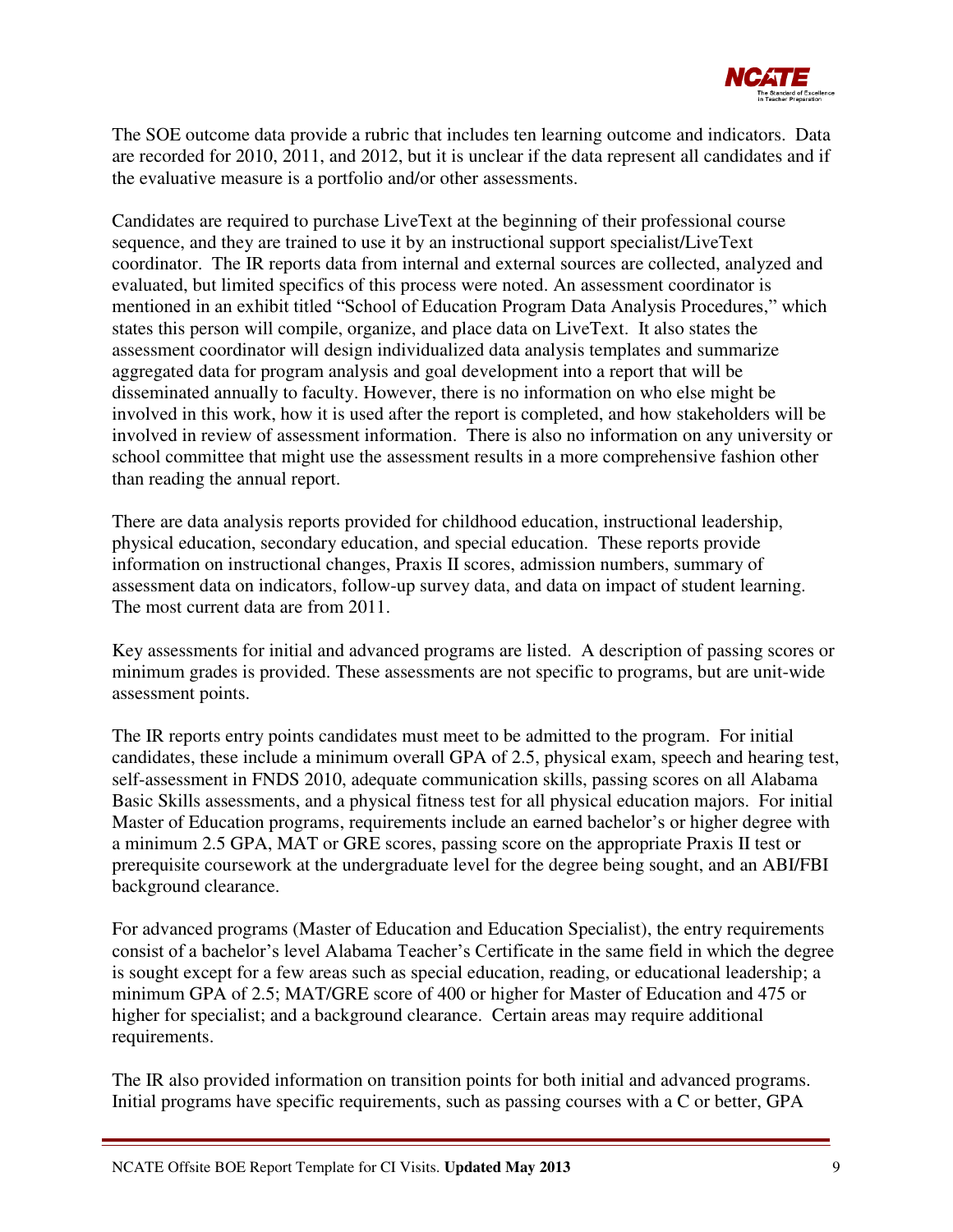

requirements, and a passing score on Praxis II. Advanced programs have a midpoint assessment, including GPA requirement, required Praxis II tests, and required AECPT/APTT test and background clearance.

Exit criteria are presented for both initial and advanced programs, including the passing of certain field and professional education courses, GPA requirement, at least a score of 2 on SOE indicators, and a passing score on comprehensive exam and Praxis II exam if not already required.

The unit provides information in the IR on how it handles fairness, consistency, and the avoidance of bias in assessments. The program matrices provide a guide to showing where content is provided in programs. Candidates are made aware of assessment expectations through the use of outcome indicators found in course syllabi. The alignment tables align the SOE outcomes/indicators to state and national standards. The use of multiple raters and a review of the assessment rubric by the Diversity Committee help ensure consistency, and there are a variety of assessments throughout a candidate's program to provide a review free of bias.

It is not clear if the unit has an assessment system. Unit operations are not clearly measured, and the system as presented does not appear to be regularly evaluated by the professional community. Some assessment documents date back to 2009, and it is not clear if any review or update has occurred. It is reported that an assessment coordinator is involved in data collection and organization, but there is no mention of other persons or committees involved in the assessment system or how the unit decides how to use the data provided.

## **2.2 Moving Toward Target or Continuous Improvement**

*2.2.b Continuous Improvement.* What activities and outcomes demonstrate that the unit has been engaged in continuous improvement?

The SOE outcome data provide a rubric that includes ten learning outcome and indicators. Data are recorded for 2010, 2011, and 2012.

The unit has made some changes based on review of practices. These changes (most recently dated 2011) include changes in the professional internship evaluation to allow candidates to receive the highest score (4-Excellent) so that it better reflects the candidates' overall evaluation as beginning educators. SOE assessment indicators were revised to reflect changes in state department requirements. Changes in use of mid-checkpoint scores were made to allow candidates to become more aware of their weaknesses. In addition, data analysis templates were designed to capture annual data. Data are now provided on candidate progress in courses to develop monitoring plans for candidates who are having difficulty in their courses. Because the state of Alabama discontinued collecting follow-up data from employers, AUM developed and distributed a follow-up survey to area superintendents and principals. Master and cooperating teachers were surveyed to obtain diversity information to better inform the SOE.

## **2.3 Feedback on correcting previous areas for improvement (AFIs)**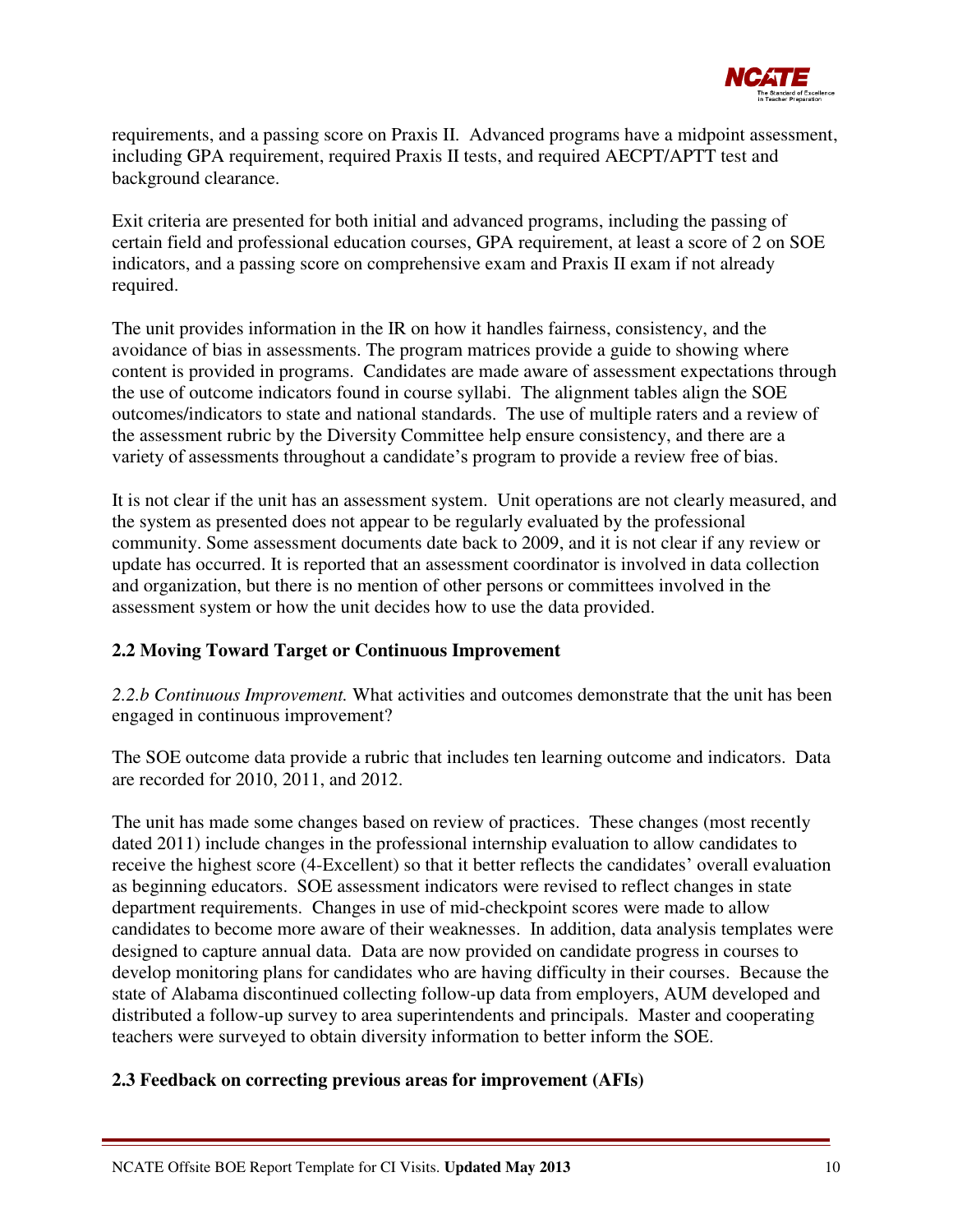

| <b>AFI Number &amp; Text</b>             | Apply to       | <b>AFI Rationale</b>                        |  |
|------------------------------------------|----------------|---------------------------------------------|--|
| Not all stakeholders are involved in the | <b>ITP,ADV</b> | Stakeholders were involved in the           |  |
| development of the unit assessment       |                | development of a review of data.            |  |
| system.                                  |                |                                             |  |
| The unit does not systematically ensure  | <b>ITP,ADV</b> | The unit has put a variety of practices and |  |
| the fairness, accuracy, and consistency  |                | strategies in place to ensure fairness,     |  |
| of all assessments or whether they are   |                | accuracy, and consistency of all            |  |
| predictors of candidates' success.       |                | assessments.                                |  |

*2.3.a What AFIs are recommended for removal?*

#### *2.3.b What AFIs are continued from last visit?*

| <b>AFI Number &amp; Text</b>                                                                                                                                                                                |                | Apply to   AFI Rationale                                                                                                                                                                |
|-------------------------------------------------------------------------------------------------------------------------------------------------------------------------------------------------------------|----------------|-----------------------------------------------------------------------------------------------------------------------------------------------------------------------------------------|
| Rubrics used to assess some indicators<br>of candidate performances are not<br>written in such a way as to provide<br>consistent developmental assessment<br>as candidates progress through the<br>program. | <b>ITP,ADV</b> | The assessment rubric does provide criteria<br>for a developmental assessment of<br>candidates; however, the data are from<br>2009, so a current rubric is not available<br>for review. |

## **2.4 Areas of concern related to continuing to meet the standard**

1) Assessment information and data are not regularly reviewed by stakeholders.

*Rationale:* There is no evidence to show that assessment information and data are regularly reviewed by the unit's stakeholders nor do they have the opportunity to provide input.

2) The unit does not maintain an assessment system that provides regular and comprehensive information on candidates, programs, and unit operations.

*Rationale:* Some of the assessment documents are dated 2009, so current review of some assessments is not available. There is not a clear description of the manner in which data are collected, analyzed, and reviewed.

## **2.5 Evidence for the BOE Team to validate during the onsite visit**

- 1) Where are portfolios required in candidate's program? Are they evaluated in every course?
- 2) Requirements of portfolios, including format and expectations.
- 3) Full list of dispositions. How are dispositions evaluated?
- 4) Each program has an assessment matrix and an alignment table—does every program use LiveText and use the 1-4 scoring criteria for portfolios, as well as other assessments?
- 5) Expectations and directions for alignment of syllabi to the learning outcomes, indicators, program objectives or the AQTS.
- 6) Clarification of the SOE outcome data for 2010, 2011, 2012 do data represent all candidates? What is the assessment used in this exhibit?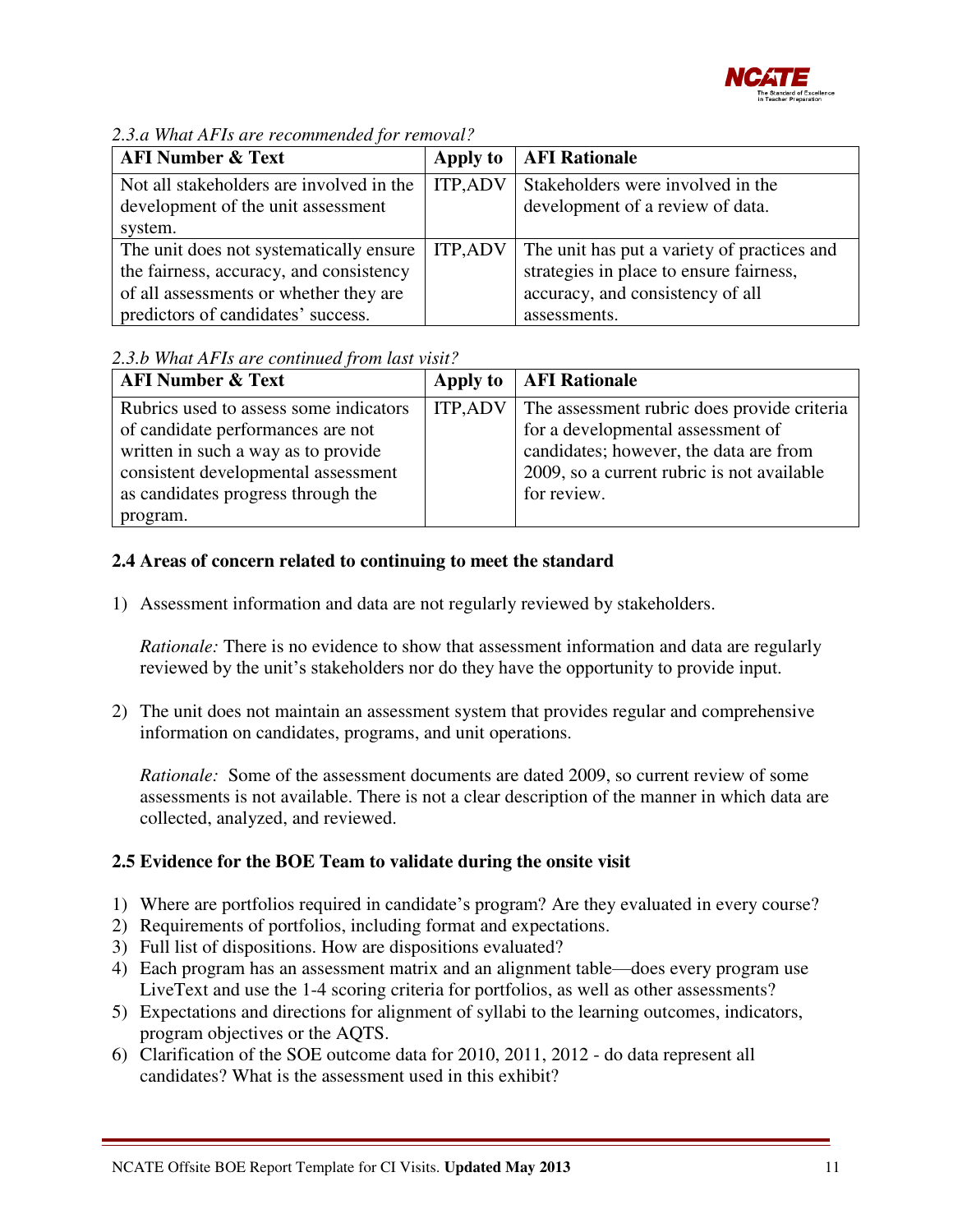

- 7) Who works with the assessment coordinator? What it is the process used once data are collected—who reviews, how used, by whom?
- 8) Assessments evaluated by the SOE assessment rubric.
- 9) Data being reported on the SOE outcome data report. Do the data include all candidates? From which course(s)?
- 10) Data analysis reports for childhood education, instructional leadership, physical education, secondary education, and special education. Where are the data from the data analysis report for these and all other programs for 2012?
- 11) Are there more updated assessment documents, including the SOE assessment rubric and assessment matrices?
- 12) Information on assessment of unit operations. Are there any data in process?

## **Standard 3: Field Experiences and Clinical Practice**

*The unit and its school partners design, implement, and evaluate field experiences and clinical practice so that teacher candidates and other school professionals develop and demonstrate the knowledge, skills, and professional dispositions necessary to help all students learn.* 

**3.1 Preliminary Findings.** What did the evidence reveal about the unit continuing to meet this standard?

Goals stated in the 2007 Strategic Plan (IR, p. 1) include items related to this standard. These goals are: enhance student programs; increase student success and retention; enhance AUM's engagement with Auburn University; increase AUM's partnership with business, government, and the community external to AUM.

Stakeholder meetings were most recently held in 2012. The Community Partnership Meeting minutes (Exhibit 3.3.a) include the December 2012 Instructional Leadership Advisory Board Annual Meeting along with two AUM Mentor Teacher Professional Development meetings from summer 2012 and 2010, and Mentor Teacher Advisory Board Meeting agendas/minutes from February 2012, May 2011, November 2010, and April 2010. In the Timelines for Target Implementation document, the SOE states that interaction with families and school community will increase with spring 2014 completion data.

The goals of the unit for 2012-2013 (IR, p.2) include developing a plan for service learning for all candidates, and for internationalizing the curriculum and providing international opportunities for faculty and candidates. These goals will help to provide candidates with classroom and community experiences beyond typical field experiences of observation, small group instruction, and whole class instruction. Service learning will also help candidates develop according to the purpose of the unit's Professional Education Model.

The Standard 3 exhibits include copies of course syllabi grouped in an area titled High Quality Field Experiences. A viewing of the syllabi results in limited understanding of the requirements for candidates. For example, ELEM 4100, Methods of Teaching Elementary Mathematics, states that candidates will work with groups of four to five students, for a total of ten hours for the course requirement. However, it is not clear if candidates complete more than the peer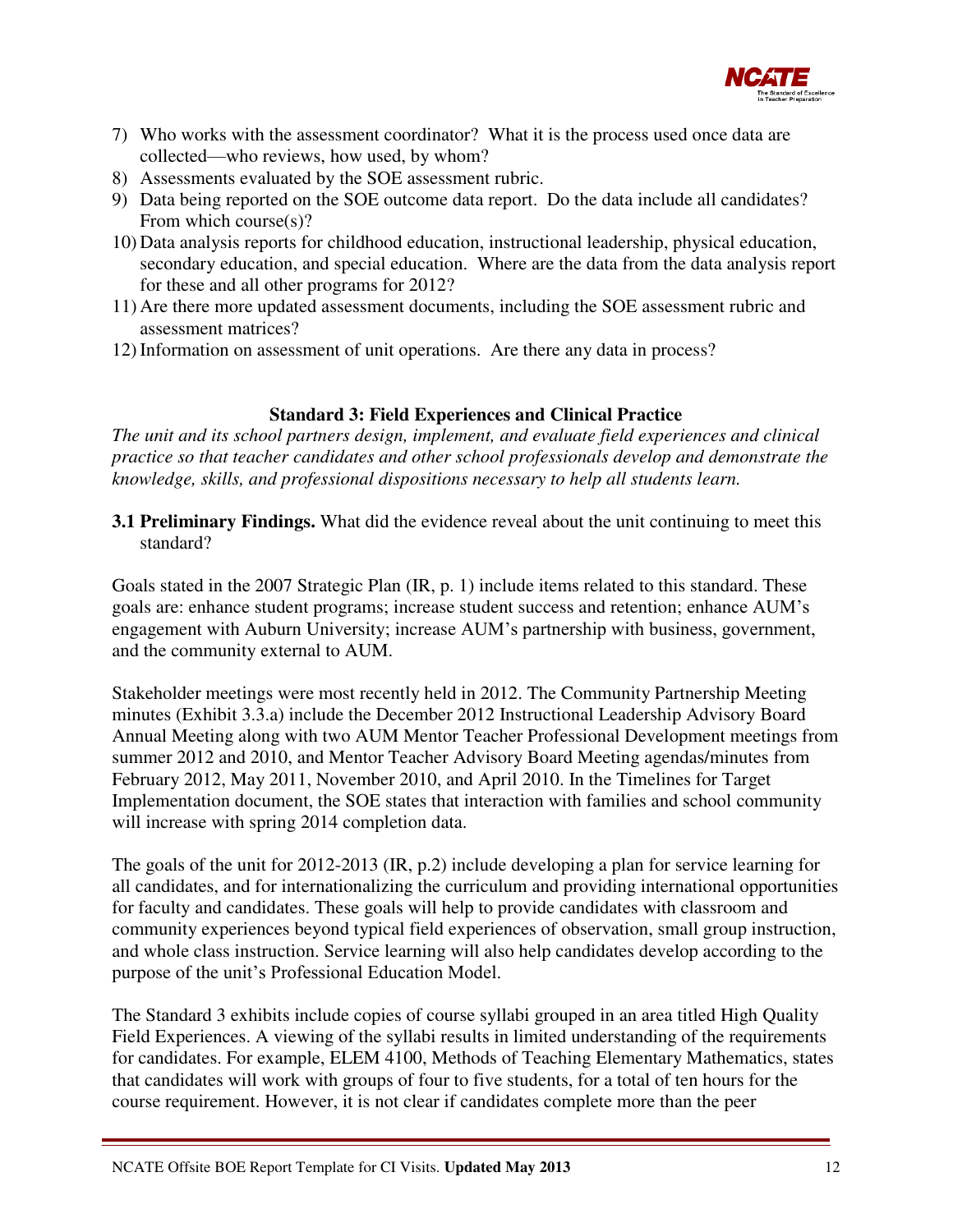

evaluations and self-reflection. Although university faculty observe the lessons, there is no sample of the observation form. Another example, ELEM 4200, Curriculum and Teaching Elementary Science, indicates that candidates complete ten hours of field experience with five at the Alabama Nature Center and five in a school setting. There is no description of the Nature Center activities and the criteria for the lessons taught in the school setting. Finally, PHED 4030, Methods of Teaching Physical Education, has a required field experience of participating in a field day at a local elementary school and in an intramural sports event at AUM. Candidates are to assist with the planning, officiating, and implementation of the events. There are no guidelines explaining how the candidate will participate in the intramural sport and complete the other activities mentioned. In addition, there is no information regarding the evaluation of these activities. The SOE Field Experience Manual (p. 7) states, "The means for evaluating the field experiences are prescribed by the individual AUM instructor." The explanation continues with, "In many cases the course grade will be withheld or reported as an "F" if the field experiences are not successfully completed." (p. 7) There is very limited information on evaluation tools used in field experiences.

The SOE Field Experience Manual delineates specific activities and number of hours for the field experiences associated with courses for childhood education, secondary education, health education and physical education, and special education for undergraduate candidates (pp. 17- 20) and candidates in advanced programs (pp. 21-25). However, a description of the diverse nature of these experiences is not complete, and specific requirements for all programs are not included.

Since candidates in initial programs for secondary education must complete a content major in the School of Liberal Arts or School of Sciences (IR, p. 2), it is important to know the course work that they complete to develop pedagogical skills. The number of field experience hours for candidates in initial programs varies by program. Regardless of the program, the design, implementation, and evaluation of the field experience do not have associated assessments and rubric for evaluation. Field experiences for candidates in advanced programs (Field/Clinical Experiences by program, p. 1) only exist for the Instructional Leadership programs for M.Ed. (30 hours) and Ed.S. candidates (40 hours).

The SOE has a section in the IR titled, "Examples across programs of collaborative activities between unit and P-12 schools to support the design, implementation, and evaluation of field experiences and clinical practice, including memoranda of understanding." This section contains 11 course syllabi for physical education, elementary education, and reading courses. All do not describe field experiences explicitly, and most do not list the number of field experience hours. For example, the syllabus for PHED includes information that candidates complete nine lesson plans, but there is no mention of teaching these lessons to K-12 students. On the other hand, ELEM 6523, Curriculum and Teaching Elementary Mathematics (listed as READ 6523 in the IR) provides a detailed description completing a modified teacher work sample and the teaching of those lessons. A description of the evaluation of these items is not available.

The SOE Field Experience Manual lists courses for secondary education majors (pp 22-23). However, a total of 140 hours is stated for these programs on the Exhibit 3.3.b item titled Field/Clinical Experiences by Program. Viewing the undergraduate Programs of Study in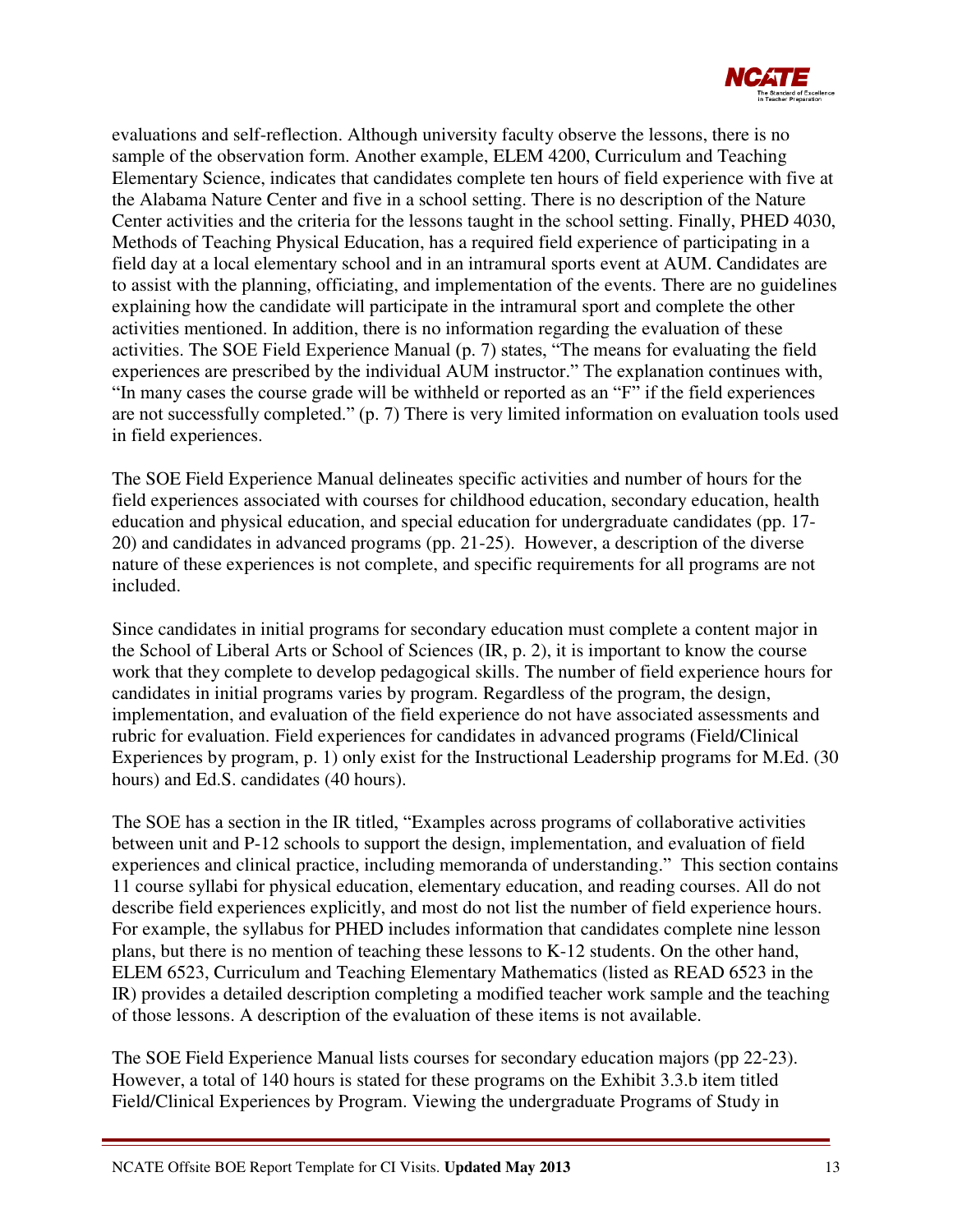

Standard 1, Exhibit 1.5.b provides a total of 135 hours for these programs exclusive of the 70 hour practicum course. The number of field experience hours for specific courses is listed in the Field Experience Handbook (pp. 17-25). In verifying these hours with plans of study (Exhibit 1.5.a), the numbers for several courses do not agree. For example, PHED 2130 states 30 hours in the Field Experience Handbook, but has 20 hours stated in the Plan of Study for Childhood Education. Another inconsistency for this program occurs where the Plan of Study lists 10 field experience ELEM 4100. This course is not listed in the Field Experience Handbook.

Advanced program plans of study have similar discrepancies regarding field experiences. The document providing a total of field experience hours states that none of the advanced candidate programs have field experiences other than practicum requirements with the exception of the Instructional Leadership programs for M.Ed. and Ed.S. candidates. The differences between practicum and field experiences are unclear.

## **3.2 Moving Toward Target or Continuous Improvement**

Please respond to 3.2.a if this is the standard on which the unit is moving to the target level. If it is not the standard on which the unit is moving to the target level, respond to 3.2.b.

*3.2.a Movement Toward Target.* Based on the criteria for Movement Toward Target, provide a summary of the unit's performance.

The SOE provided an explanation of five goals in the IR (pp. 17-18) and a document titled Timelines for Target Implementation found in the IR for Standard 3. The numbering for the goals is from the Timelines document.

*Goal 1: Interaction with families and school community will increase for all candidates in the SOE through community and service learning projects that are collaboratively planned and implemented by peers. (IR, p. 18)*

Since the timeline begins in summer 2013, a plan was not submitted with the IR. Without the plan, it is difficult if this goal helps to move toward target.

*Goal 2: Design an accurate, simple, and easy-to-use system to track field experiences and clinical practice of all candidates. This system should track racial/ethnic/socio-economic diversity and the types of experiences for different programs across the SOE, as well as allow effective data analysis of individuals and groups. (IR, p. 17)* 

Data from the fall 2012 candidate survey are not provided.

*Goal 3: Field experiences in all programs will be designed to provide more modeling by clinical faculty members and more opportunities for candidates to learn through doing. (IR, p. 17)*

A written description of the duties of the working committee and how they plan to record the ideas generated is not available.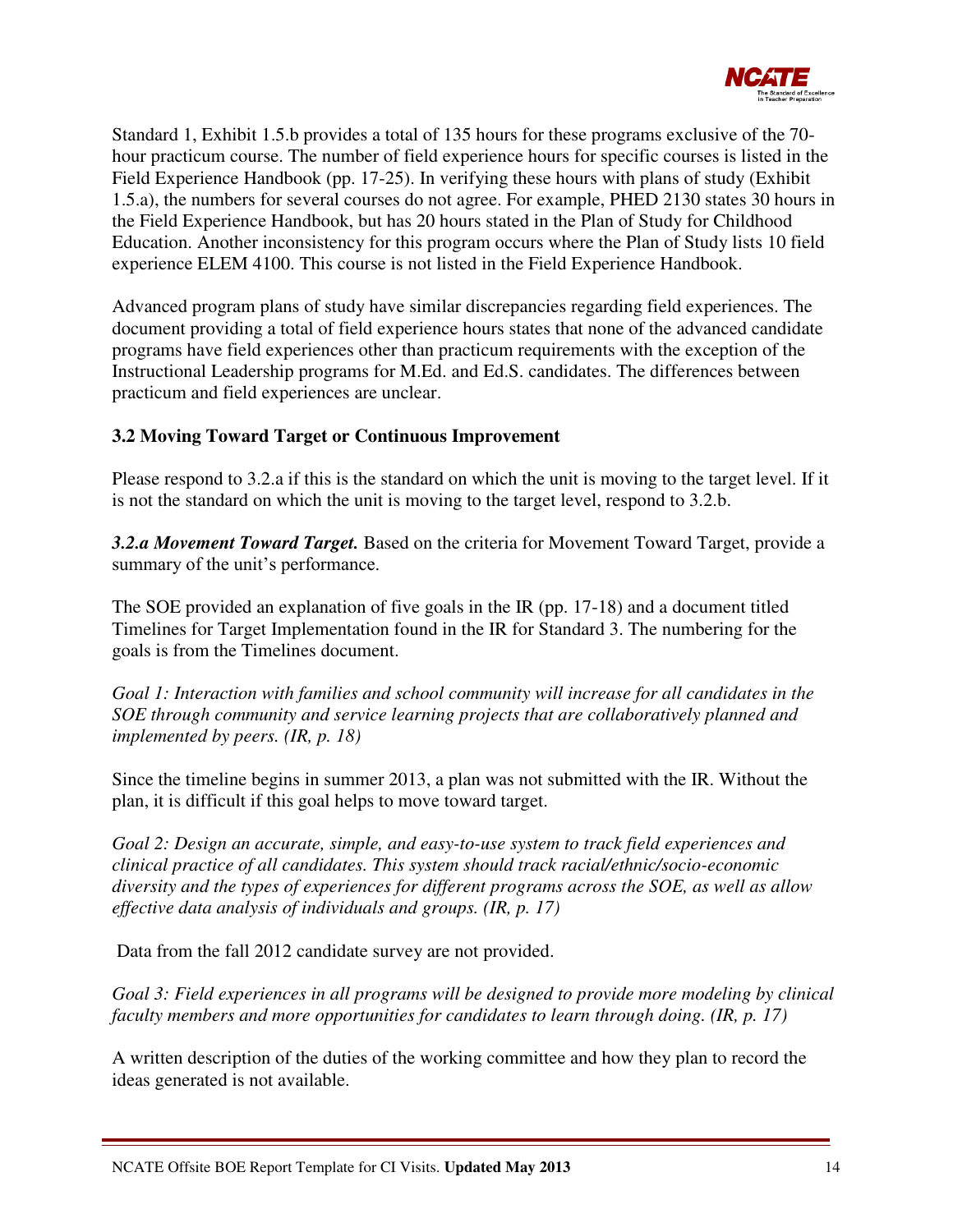

*Goal 4: Candidates will work collaboratively with other candidates and clinical faculty to critique and reflect on their own and each other's practice and their effects on student learning with the goal of improving practice. (IR, p. 18)*

This goal does not provide data that describe and verify structure for candidate collaboration.

*Goal 5: The SOE will develop stronger collaborative relationships with P-12 schools by participating in professional development and instructional programs with each other. Furthermore, the unit and school partners will integrate more resources to increase learning of candidates and P-12 students. (IR, p. 16)*

There are no artifacts for this goal that provide a description of the structure for the working committee that will be formed at the end of summer 2013.

|                                 | <b>MOVING TOWARD TARGET</b>     | <b>AT TARGET</b>                |                                |
|---------------------------------|---------------------------------|---------------------------------|--------------------------------|
| <b>NO EVIDENCE</b>              |                                 |                                 |                                |
|                                 | <b>EMERGING</b>                 | <b>DEVELOPING</b>               | <b>ATTAINED</b>                |
| Clear, convincing and           | Clear, convincing and           | Clear, convincing and           | Clear, convincing and          |
| sufficient evidence was not     | sufficient evidence             | sufficient evidence             | sufficient evidence            |
| presented to demonstrate that   | demonstrates that the unit is   | demonstrates that the unit is   | demonstrates that the unit is  |
| the unit is performing as       | performing as described in      | performing as described in      | performing as described in all |
| described in any aspect of the  | some aspect of the target       | some aspect of the target       | aspects of the target level    |
| target level rubric for this    | level rubric for this standard. | level of the rubric for this    | rubric for this standard.      |
| standard.                       |                                 | standard.                       |                                |
|                                 | <u>OR</u>                       |                                 | AND                            |
| AND                             |                                 | AND                             |                                |
|                                 | There are plans and timelines   |                                 | There are plans and timelines  |
| There are no plans and          | for attaining and/or sustaining | There are plans and timelines   | for sustaining target level    |
| timelines for attaining target  | target level performance as     | for attaining and/or sustaining | performance as described in    |
| level performance as            | described in the unit standard. | target level performance as     | the unit standard.             |
| described in the unit standard. |                                 | described in the unit standard. |                                |
|                                 | [BOE specifies which is         |                                 |                                |
|                                 | present and which is not in     |                                 |                                |
|                                 | their findings.                 |                                 |                                |

*Criteria for Movement Toward Target* 

## **3.3 Feedback on correcting previous areas for improvement (AFIs**)

No Areas for Improvement were cited during the last review.

#### **3.4 Areas of concern related to continuing to meet the standard**

1) "In many cases the course grade will be withheld or reported as an "F" if the field experiences are not successfully completed." (SOE Field Experience Manual, p. 7)

*Rationale:* Although individual course instructors evaluate accompanying field experiences, no sample was provided either from the Field Experience Manual or a course syllabus. There was no definition of a successful field experience.

2) Evaluative tools for field experiences in general for candidates in initial programs were not provided, and it is not clear how candidates' field experiences are evaluated throughout their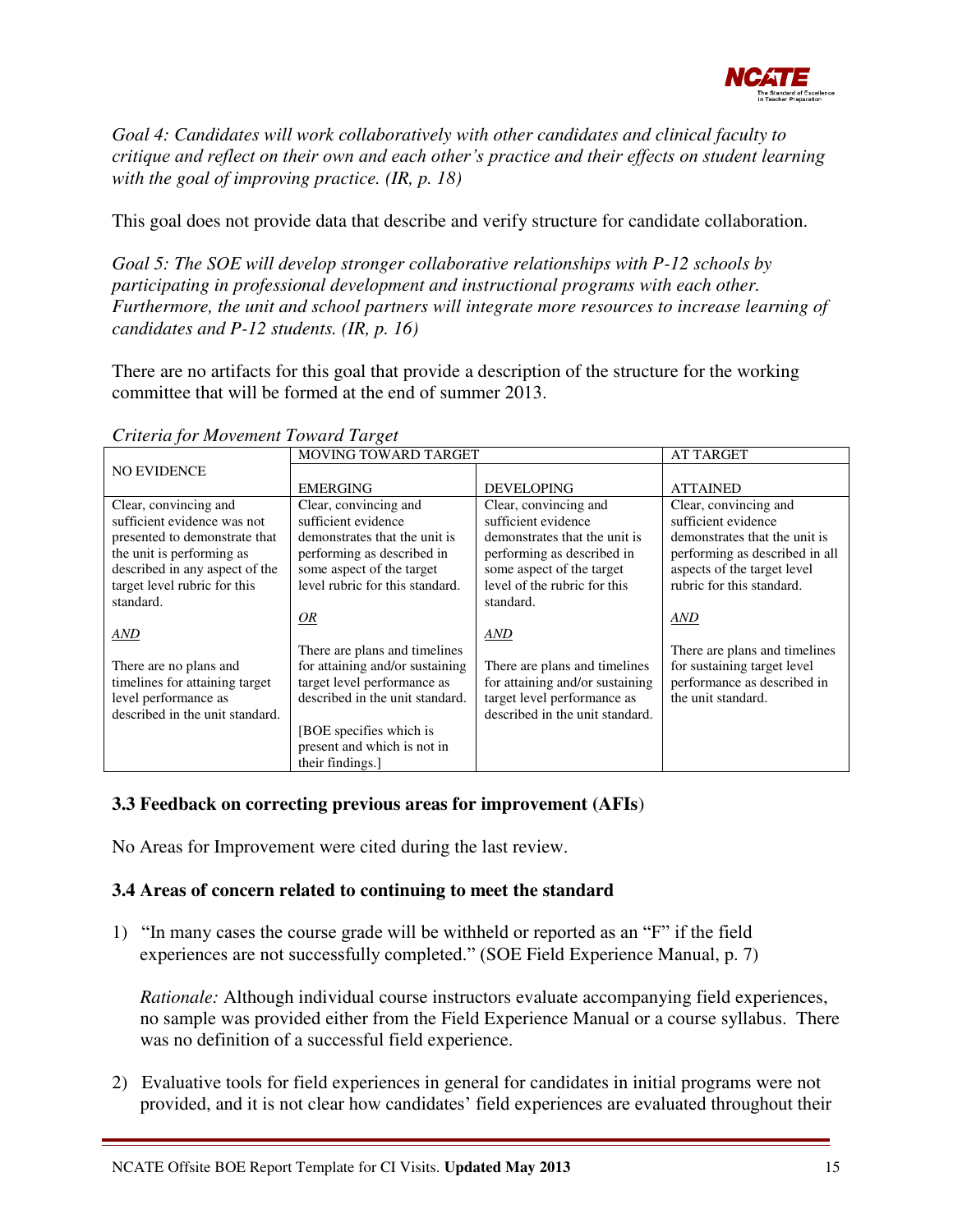

programs. All documents focus on observing, and it is not explained how candidates complete other activities. In addition, none of the syllabi for courses in advanced programs includes information for required field experiences. All do refer to the teacher work sample, but specific requirements for field experience are lacking.

*Rationale:* Scoring guides and/or rubrics used to evaluate this aspect of the courses requiring field experience are not provided. Clarification of field experiences in advanced programs is needed.

3) The five goals stated in the IR and the Timelines for Target Implementation document all begin at different times (Goal 1, summer 2013; Goal 2, end of spring 2013; Goal 3, end of summer 2013, Goal 4, end of summer 2013; and Goal 5, end of summer 2013.

*Rationale:* The unit hasn't provided evidence or data for activities already in progress. The process for implementing the goals is not clear.

4) The number of required field experiences found in the Field Experience Handbook and the Plans of Study are not consistent, and it is unclear how diversity experiences are provided.

*Rationale:* All documents need to be consistent. Field experience requirements need to describe experiences candidates will have in diverse settings.

## **3.5 Evidence for the BOE Team to validate during the onsite visit**

- 1) Evidence of continuing community partnership involvement in development and review of field experiences.
- 2) The documents for collaboration between the SOE and school/community partners to provide a description of working committees formed to meet the stated target goals.
- 3) Evidence of the implementation and data collection of the five target goals.
- 4) Evidence on the unit's movement toward target for advanced programs.
- 5) Evidence on impact on student learning based on field experiences.
- 6) Evidence of diversity opportunities in field experiences.
- 7) Clarification of the number of field experience hours for each program.
- 8) Evaluation tools used in field experiences in initial and advanced programs.

## **Standard 4: Diversity**

*The unit designs, implements, and evaluates curriculum and provides experiences for candidates to acquire and demonstrate the knowledge, skills, and professional dispositions necessary to help all students learn. Assessments indicate that candidates can demonstrate and apply proficiencies related to diversity. Experiences provided for candidates include working with diverse populations, including higher education and P–12 school faculty, candidates, and students in P– 12 schools.*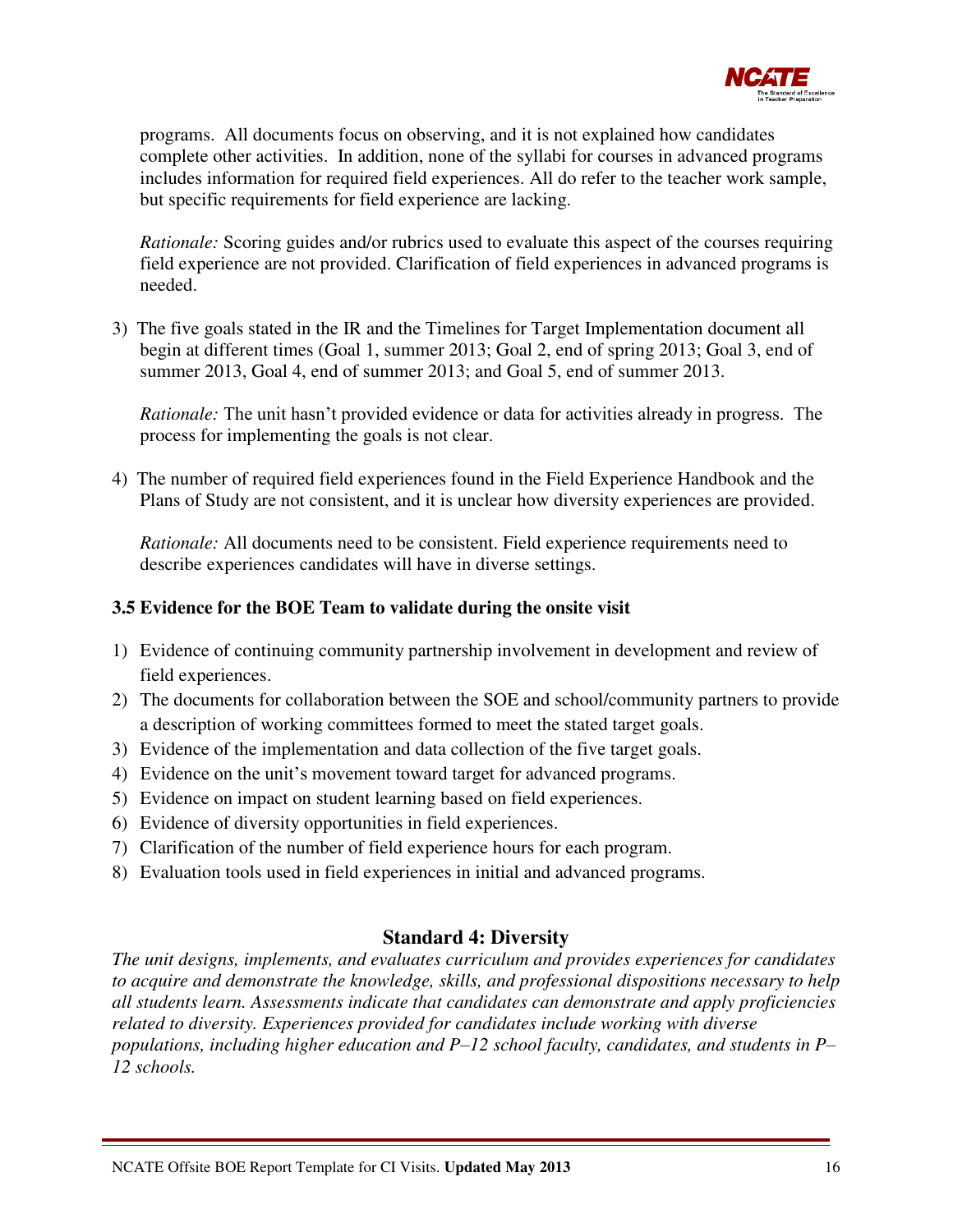

**4.1 Preliminary Findings.** What did the evidence reveal about the unit continuing to meet this standard?

The unit provided a clear connection of proficiencies related to diversity with the conceptual framework's learning outcomes. The IR indicates that eight of the ten Learning Outcomes are taught and evaluated in all programs except for instructional leadership, which teaches and evaluates diversity through one of the ten outcomes. The IR is contradicted for all programs, aside from instructional leadership, by the Diversity Indicator document, which indicates nine of the ten outcomes have diversity elements that are taught and evaluated. In addition, the unit provides information in exhibits showing connection of diversity outcomes in each course of each program. Both the instructional leadership evaluation and the evaluation for all other programs indicate candidates must receive a minimum of a score of two, which indicates the performance is Acceptable but needs additional work and attention, prior to completion of the program.

The unit provided data in the exhibits indicating candidates at the initial and advanced levels had a mean score of well above two for all areas. In addition, the data provided by the unit in the exhibits demonstrate the candidates identified in the available assessments received no lower than a two in any of the assessments. The unit provides information in the IR regarding English learners (EL) and students with exceptionalities as well. The IR indicates candidates in all programs are evaluated on their ability to understand how to, and their ability to, work with students with exceptionalities. The unit evaluates candidates in the initial programs and secondary advanced programs regarding abilities to work with EL students, but does not currently evaluate candidates in other advanced programs.

The unit provided narrative in the IR indicating candidates in all programs are required to utilize multiple perspectives and work with individual student needs. Further, the unit provided assessment data demonstrating candidates must be able to develop a classroom and climate that value diversity. The unit did not discuss the process by which their own candidates are prepared to do this, only that they are able to value diversity and create environments that value and support diverse learning needs of all students.

In the IR, the unit asserts that education faculty represent at least two different racial groups and are both male and female. The unit provided further data in the IR and in exhibits detailing faculty demographics. According to the IR and exhibits, in 2012 there was a five percent increase, from 25 percent to 31 percent, in faculty who identified as either African-American or Hispanic. The advanced program faculty stayed the same at 33 percent identifying as either African-American or Hispanic. The IR indicated the provost has been supportive of any unit that works toward increasing diversity in faculty, thus 50 percent of the newly hired faculty since 2011 are from an underrepresented group. According to the IR, the education faculty have a higher percentage of individuals from an underrepresented group compared to other units at the institution. The unit did not provide data on those who teach distance and online programs. Additionally, the IR does not discuss how candidates interact with diverse faculty.

The IR identified coursework that indicates candidates are prepared to work with diverse students, including students with exceptionalities and English learners. However, the unit did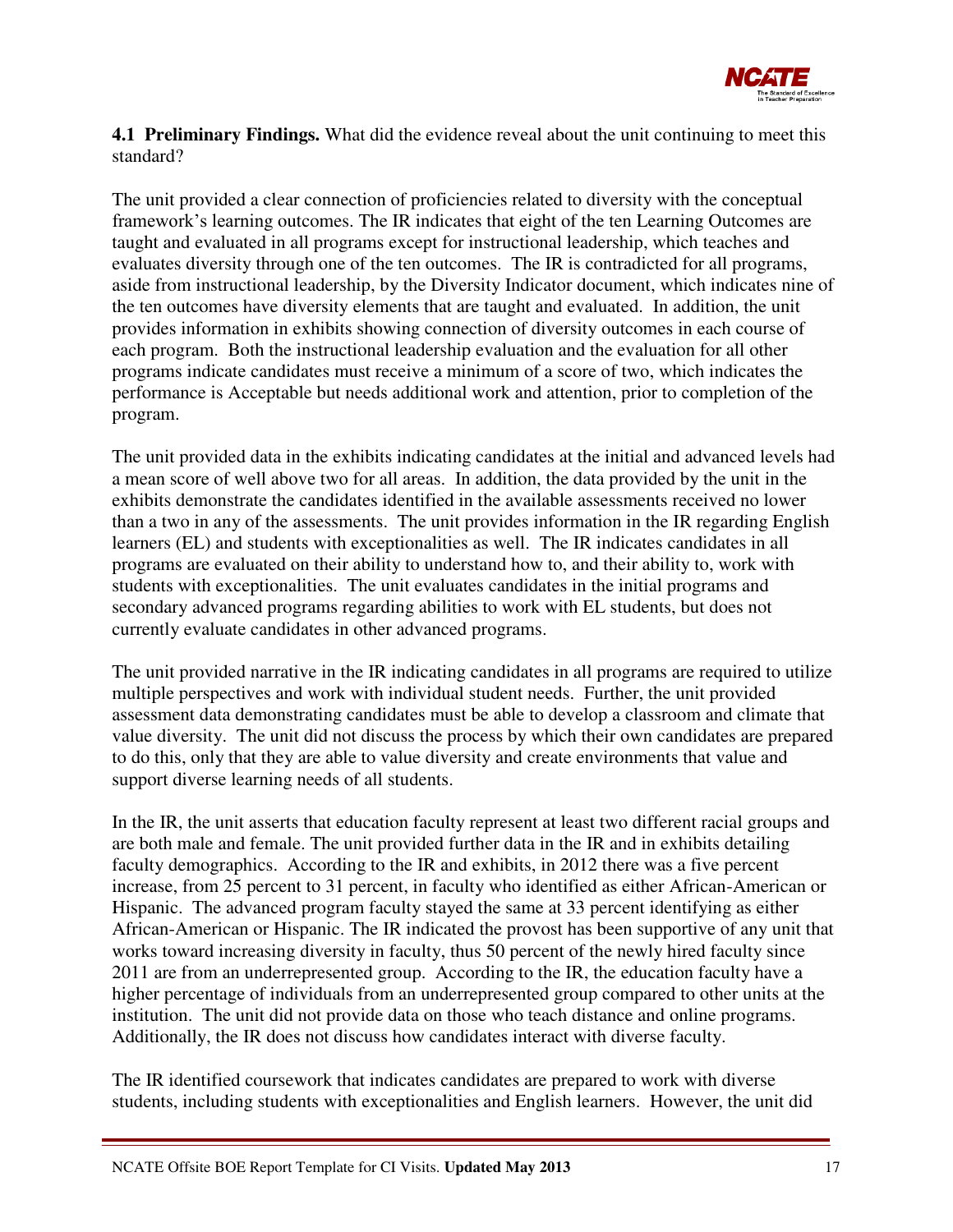

not provide examples or information in the IR or the exhibits indicating how clinical faculty or education faculty have knowledge of how to prepare candidates to work with diverse learners.

The unit provided data in the IR and exhibits indicating candidates enrolled in the programs represent at least two racial or ethnic groups and are both male and female. Specifically, the unit stated most candidates in their programs are female; however, they do have male candidates in most programs. The unit makes the assertion that because 60 percent of the individuals at the institution are first-generation college students and 37 percent receive Pell Grants to attend college, candidates are from different socioeconomic groups. However, the unit did not provide the data to conclude that their candidates reflect the overall institution's data.

The unit stated in the IR that approximately 33 percent of the candidates enrolled in their programs identify as African-American, which is slightly higher than the average for the geographical area served by the institution. The unit did report that over the past three years there has been an increase in candidates who report their race identification as two or more /or unknown. Over the past three years, the unit reports a slight decrease in candidates identifying as African-American. According to the IR, because the unit and the institution have a high number of diverse candidates, special recruitment efforts are not made to recruit a more diverse student population. The unit did not report any information in the IR or exhibits as to how candidates work with each other.

The unit asserts in the IR that candidates demonstrate the belief all students can learn. The unit collects data and provides feedback to candidates regarding their work with diverse learners. Candidates are expected to reflect on their practice and modify when appropriate. The unit states in the IR all candidates have experiences with both male and female students and different socioeconomic groups. Additionally, the unit provided a narrative suggesting candidates are placed in districts where candidates work with at least two racial/ethnic groups. Finally, there is limited access to EL students, but some candidates have placements that include working with these students. According to a survey of candidates in the exhibits, candidates indicated that their placements had some EL students, students with special needs, and racial/ethnic students at their field placement sites. The unit did not discuss in the IR a systematic placement process for candidates to ensure they are getting opportunities to work with diverse learners; however, the data provided in the IR and exhibits would indicate a high probability that candidates throughout their multiple field placements and student teaching would be placed in a setting in which they worked with diverse learners.

#### **4.2 Moving Toward Target or Continuous Improvement**

Please respond to 4.2.a if this is the standard on which the unit is moving to the **target level**. If it is **not** the standard on which the unit is moving to the target level, respond to 4.2.b.

*4.2.b Continuous Improvement.* What activities and outcomes demonstrate that the unit has been engaged in continuous improvement?

The unit identified in the IR and exhibits that diversity of SOE faculty has increased since the last NCATE visit. Specifically, in 2005, 86 percent of the faculty identified as White, while 14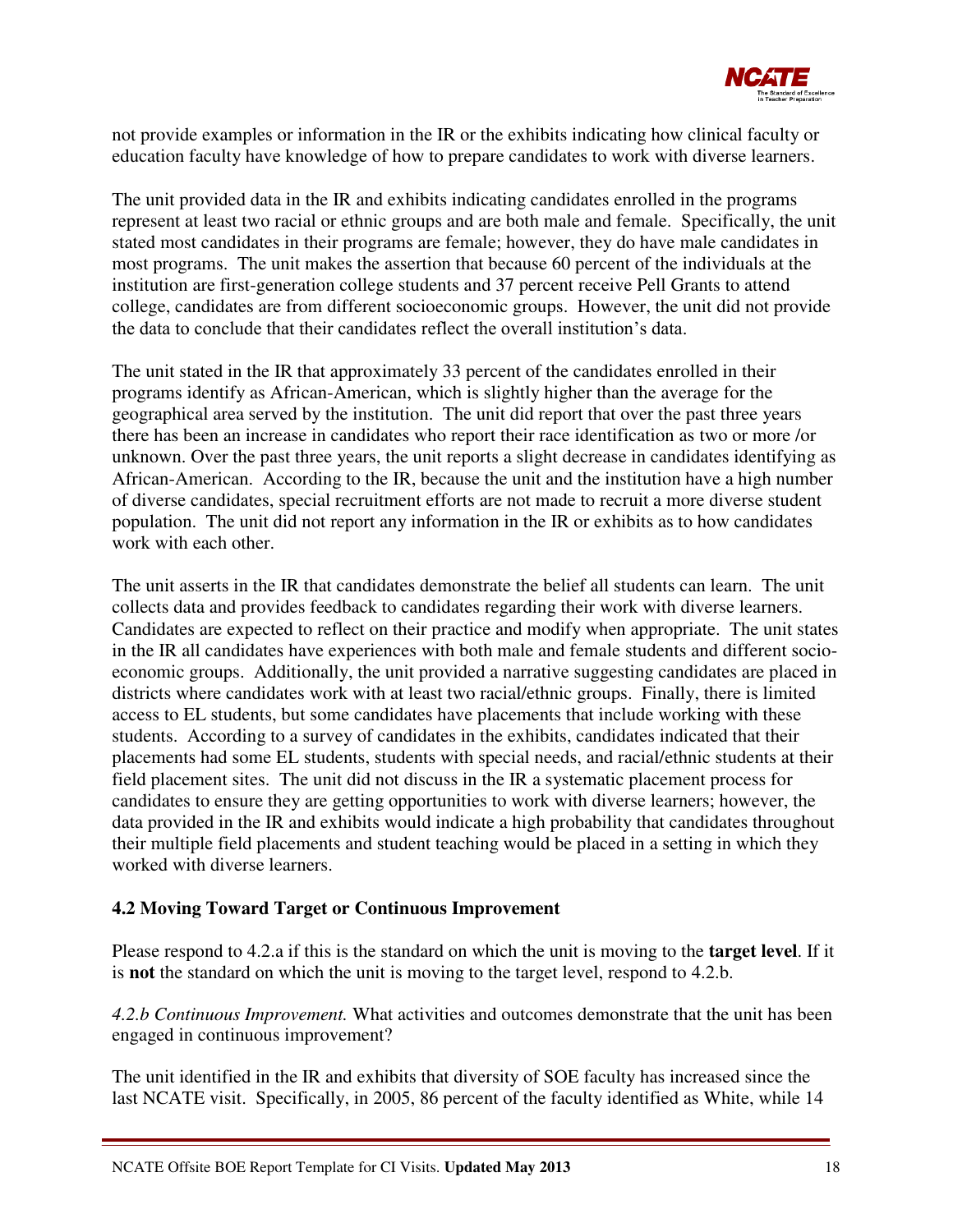

percent identified as either African-American or Hispanic. In 2012, the 80 percent of the faculty identified as White, while there was a six percent increase of African-American or Hispanic faculty  $(20\%)$ .

Additionally, the unit has developed candidate monitoring plans for all students. These plans identify any issues the candidates may have and then provide support mechanisms for these candidates.

In addition to an increase in diverse faculty, the P-12 partnerships have seen an increase in diverse students since 2005. Thus, the unit asserts the candidates are getting more exposure to diverse P-12 learning environments. Specifically, the IR and exhibits show an increase of Hispanic and Asian students within the partner schools. This has led to an increased awareness around EL students and has given the unit's candidates a greater opportunity to work with EL students.

Finally, the unit's secondary education faculty have formed intentional partnerships with certain P-12 schools, developing opportunities to work with special needs students in middle and high school. Much of this work has been through the efforts of the unit's faculty in securing grants to support the work and development of relationships.

#### **4.3 Feedback on correcting previous areas for improvement (AFIs)**

No Areas for Improvement were cited during the last review.

#### **4.4 Areas of concern related to continuing to meet the standard**

1) Verify how the unit is tracking placement of candidates in diverse settings. It is not clear how they know candidates have exposure to working with diverse students in the P-12 setting.

*Rationale:* The unit provided data of surrounding districts, but did not provide evidence of candidate exposure to, or placement in, settings with diverse students.

2) It is unclear as to how candidates connect lessons, instructions, or services to P-12 students' experiences and cultures. Additionally, the unit did not provide information as to how candidates communicate with students and families in ways that demonstrate sensitivity to cultural and gender differences.

*Rationale:* The unit provided information loosely connected to this in their exhibits, but this needs to be clarified as to how this is done and more information as to how the unit knows its candidates are able to do this.

3) Lack of information about advanced programs – curriculum, field experiences (ensuring opportunities for candidates to work with diversity).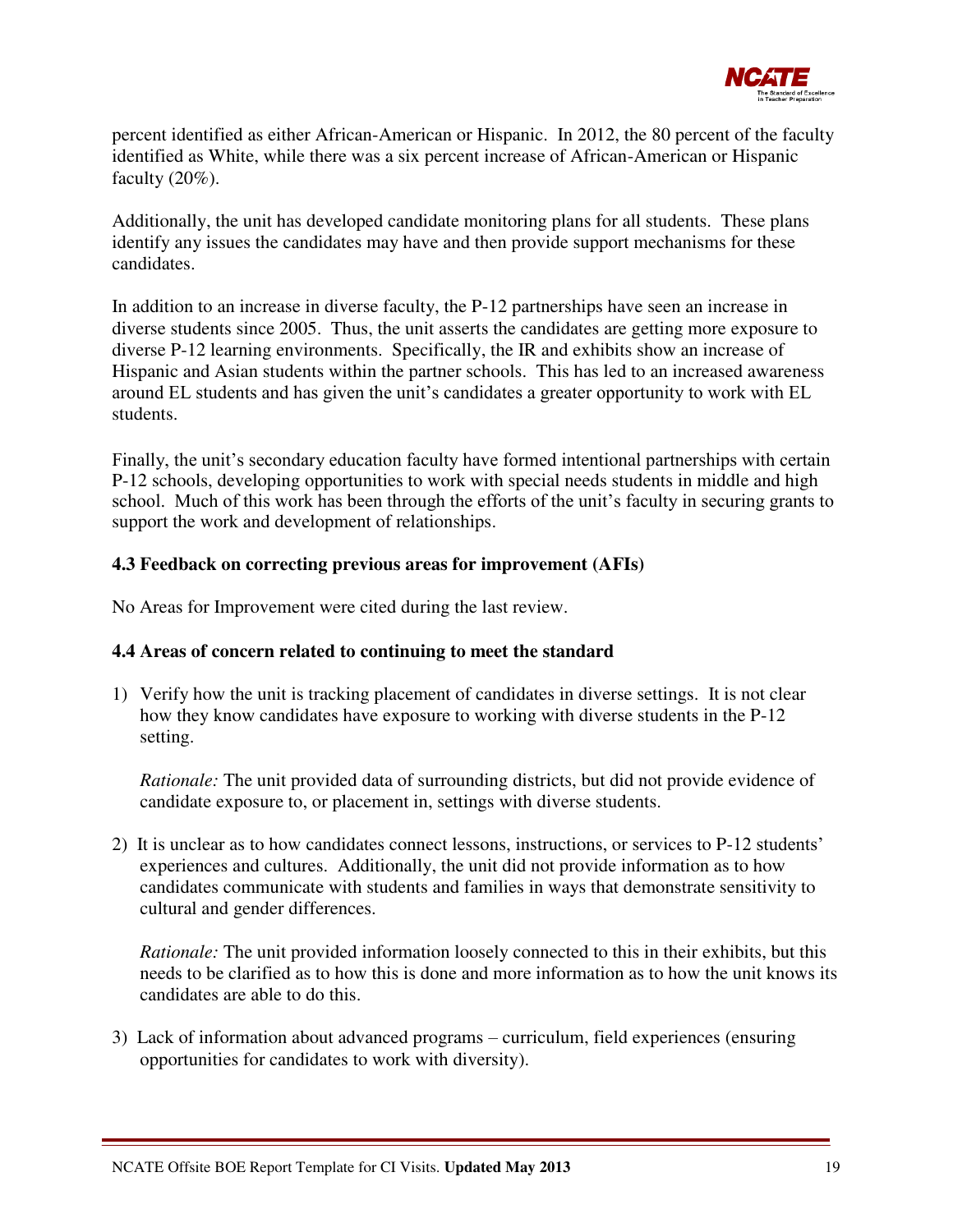

*Rationale:* The information in the IR and or exhibits was not clear or not available to provide a clear understanding about how the unit ensured all candidates had diverse placements and were exposed to diverse experiences, including working with diverse faculty and other candidates throughout the program. The IR did not include information as to how candidates learned from one another, nor did it indicate there was a specific tracking mechanism to ensure all candidates had diverse experiences with faculty or diverse placements in field/student teaching.

#### **4.5 Evidence for the BOE Team to validate during the onsite visit**

- 1) Interview candidates regarding work with EL and students with varying abilities.
- 2) Verify unit claims in IR vs. claims in data regarding evaluation of candidates on areas of diversity.
- 3) Verify mechanism for collecting information regarding diverse candidate experiences and impact of those experiences on candidate learning (exposure to diverse faculty, working and collaborating with candidates from differing backgrounds from themselves, placements in diverse settings).
- 4) Verify candidates are able to connect lessons, instruction, or services to students' experiences and cultures**.** How do they communicate with students and families in ways that demonstrate sensitivity to cultural and gender differences**?**
- 5) How are candidates prepared with an intercultural lens, what does that mean to the program, and how do faculty model this process?
- 6) The unit needs to provide data regarding specific breakdown of diverse candidates in all programs.
- 7) Verify how the unit ensures candidates work with each other and candidates learn from one another's diverse experiences and backgrounds.
- 8) During interviews with candidates, verify they have exposure and work with faculty from diverse backgrounds within the unit and throughout the institution.
- 9) Provide information on faculty who teach distance and online courses.
- 10) What data or evidence are available that faculty have the ability and knowledge to prepare candidates to work with diverse learners?
- 11) During interviews with candidates and the field placement coordinator/faculty, verify the process for placing candidates in diverse settings.
- 12) Do candidates have experiences working with diverse peers? How do they work with each other?
- 13) Data on diversity of faculty and candidates (unit, not just university).

## **Standard 5: Faculty Qualifications, Performance, and Development**

*Faculty are qualified and model best professional practices in scholarship, service, and teaching, including the assessment of their own effectiveness as related to candidate*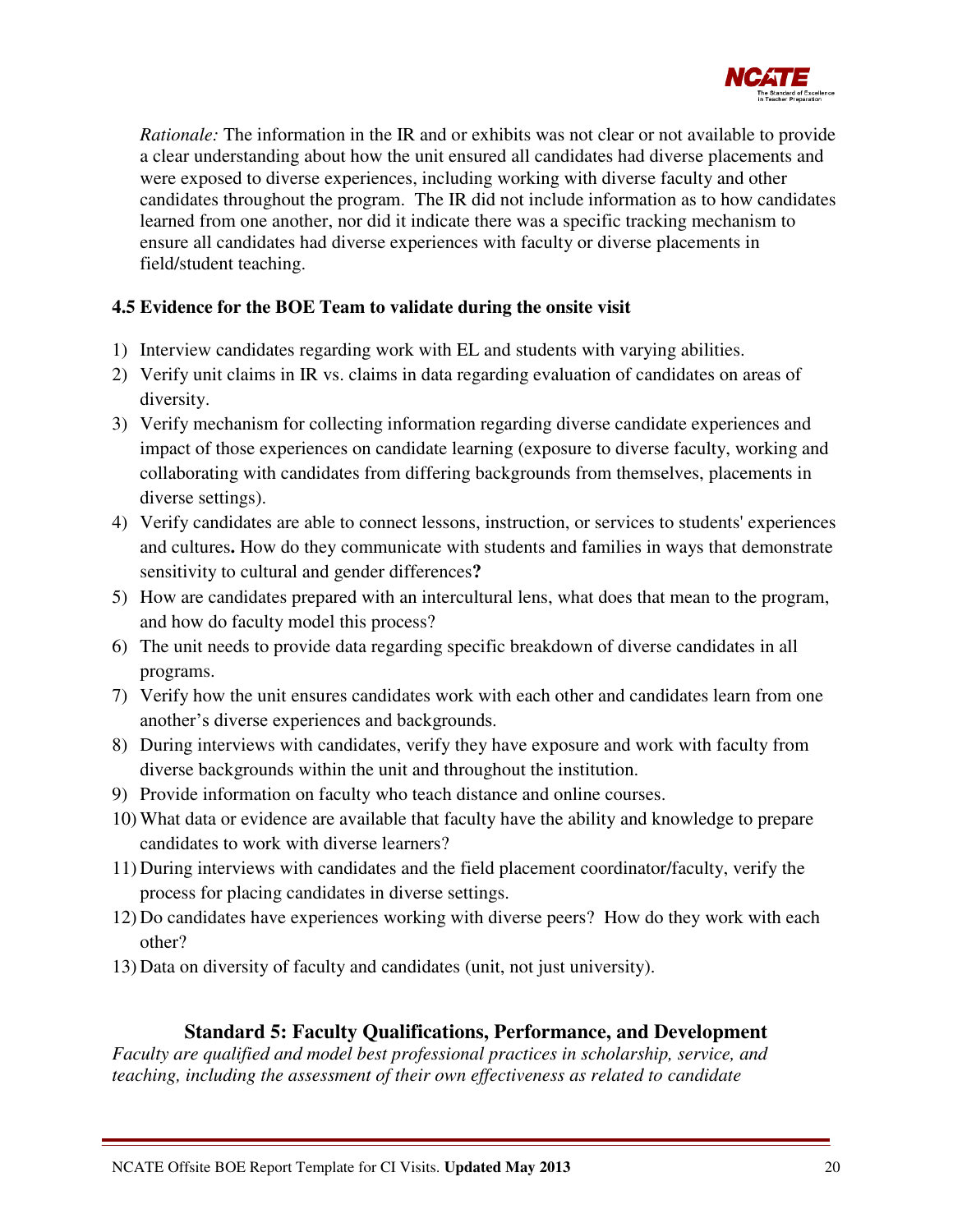

*performance; they also collaborate with colleagues in the disciplines and schools. The unit systematically evaluates faculty performance and facilitates professional development.*

**5.1 Preliminary Findings.** What did the evidence reveal about the unit continuing to meet this standard?

Documentation provided by the unit reveals that professional education faculty are qualified for their teaching assignments and additional responsibilities. Most unit faculty hold earned doctorates, while a small number hold master's degrees, coupled with exceptional expertise in their fields. A majority of the P-12 clinical faculty hold a minimum of a master's degree and Alabama Class A certification, in addition to professional experiences in the teaching field, which qualifies them for the position. Documentation indicates that approximately 14 percent of the clinical faculty in "high need positions" possess certification at the bachelor's degree level; however, all clinical faculty are teaching in the field in which they are certified, have a minimum of three years of experience, and model sound professional practice. A review of vitae (exhibit 5.3.a) and additional documentation provides evidence that faculty have a thorough understanding of the content they teach. The teaching of candidates by clinical education faculty contributes to the development of the proficiencies outlined in state and professional standards.

A review of syllabi also provided evidence that faculty are using best practices in teaching, including awareness of diversity and use of technology in instruction. Documentation within the syllabi further indicates that faculty in the unit embrace a variety of technologies for teaching and learning. An analysis of instruction in the unit revealed that 85 percent of all instructors use Blackboard, 65 percent utilize the interactive whiteboard, and 62 percent administer online quizzes/tests. To ensure best practice in this area, instructors must hold graduate teaching status and be appropriately certificated through the college in Online Instruction and Writing Across the Curriculum prior to teaching related courses.

Most professional education faculty members demonstrate scholarly work in their fields of specialization. According to the IR, publications, grants, professional conference presentations, and editorial board memberships are all considered scholarship activities. Online links to such activities by departments within the unit provide evidence that faculty members are actively engaged in ongoing scholarship. With two years of evidence provided in the IR, the unit's faculty were rated 2.86/4.0 (Good) in the latest report provided from 2011, supported by evidence of 34 articles published in national and international refereed journals, 12 grants funded, 49 national/international conferences, and 48 state conferences.

Faculty provide extensive service to the unit, the community, and to professional organizations in ways consistent with the unit's mission, as this major component accounts for 10 to 35 percent of the performance evaluation. Collaborative and service activities include such actions as working with P-12 partnership schools, tutoring services for P-12 students, providing professional learning for P-12 teachers, unpaid service to schools and community, and grants funded for the community. Documentation is provided for review and compilation by the individual department and ranked collectively by the unit. The overall ranking for modeling best professional practices in service was "Good" for the 2011 academic year.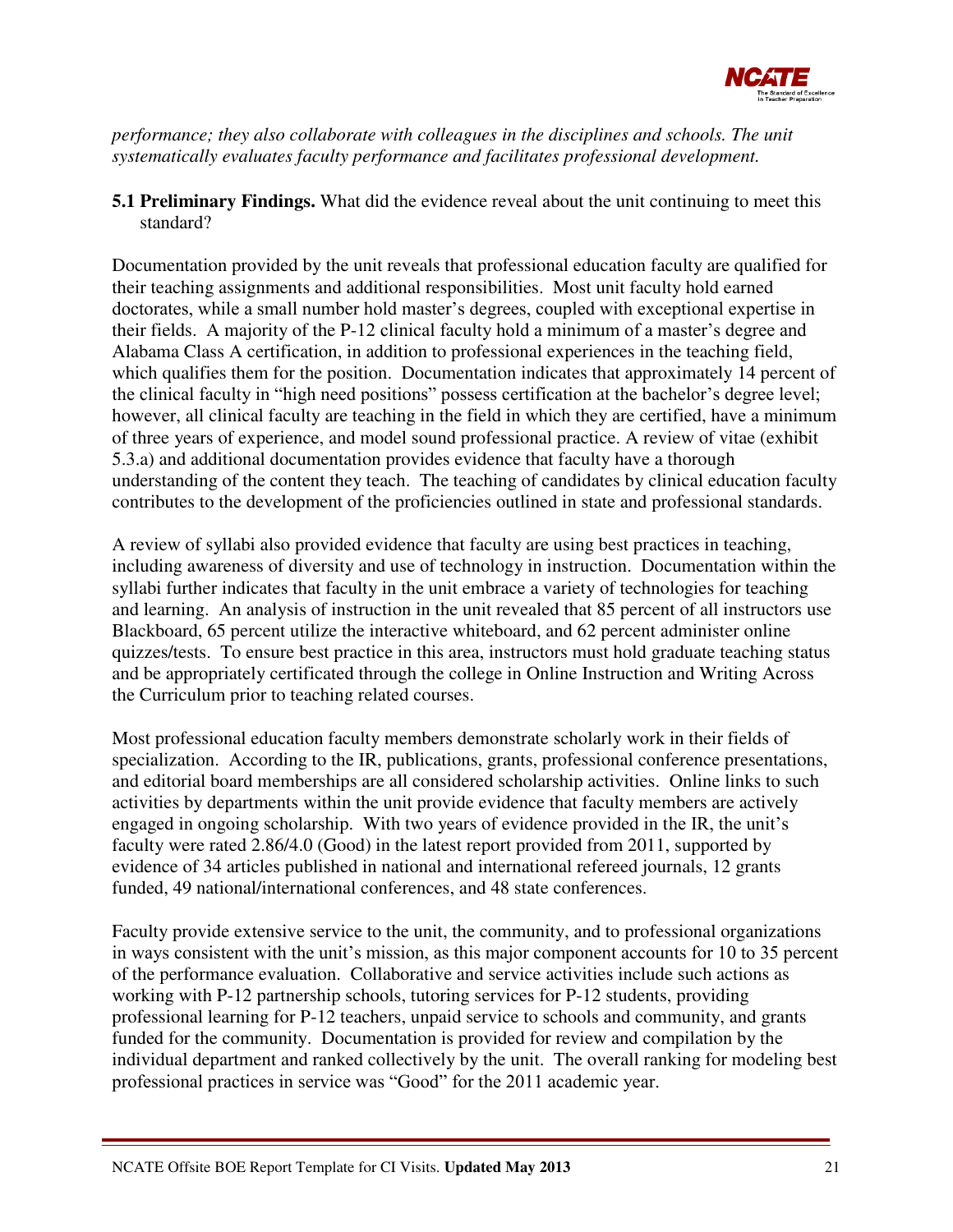

Procedures for faculty evaluation and guidelines for tenure and promotion are in place. Candidates evaluate non-tenured faculty members at the end of each semester, and tenured faculty every two years. The results serve as vehicles for self-reflection and professional learning. Unit faculty submit a self-evaluation to the department chair annually, who then completes an evaluation for submission to the dean. Evaluations are used for merit pay, promotion, and tenure. Adjunct faculty are evaluated on a yearly basis using the unit's adjunct evaluation form.

Numerous opportunities throughout the year support faculty's development of new knowledge and skills. Evidence provided in the IR shows the unit provided over \$135,000 in professional development from 2010-2012, the majority being for professional conference expenses. In addition, many opportunities for professional development are provided on campus year-round, some of which include writing institutes, promotion and tenure workshops, grant writing, and diversity training. All faculty receive training on the unit's assessment system and LiveText.

## **5.2 Moving Toward Target or Continuous Improvement**

Please respond to 5.2.a if this is the standard on which the unit is moving to the **target level**. If it is **not** the standard on which the unit is moving to the target level, respond to 5.2.b.

*5.2.b Continuous Improvement.* What activities and outcomes demonstrate that the unit has been engaged in continuous improvement?

During an extensive revision of performance evaluations, the IHE administration allowed faculty to provide input and create additional information to the faculty evaluation system. This resulted in a separate evaluation for clinical faculty and tenure-track faculty, based upon unit goals. This newly developed evaluation form, in turn, necessitated a change in the annual reporting system and the recent development of a self-assessment form which is directly related to candidate performance.

The "recent P-12 teaching experience" requirement for anyone teaching methods or supervising interns has prompted the onset of classroom teaching observations by department heads. This continues to be an evolving plan to ensure state requirements are met and clinical faculty are evaluated for continued quality assurance.

Several new regulations have been in place university-wide which contributed to the unit being actively engaged in ongoing improvement. All faculty members must earn a certificate in Online Instruction and/or Writing Across the Curriculum Instruction, prior to teaching a related course. Additionally, a post-tenure review and third-year review were added as part of the institution's tenure and review process. This allows the unit to provide additional support to faculty prior to the beginning the formal process of tenure.

## **5.3 Feedback on correcting previous areas for improvement (AFIs)**

No Areas for Improvement were cited during the last review.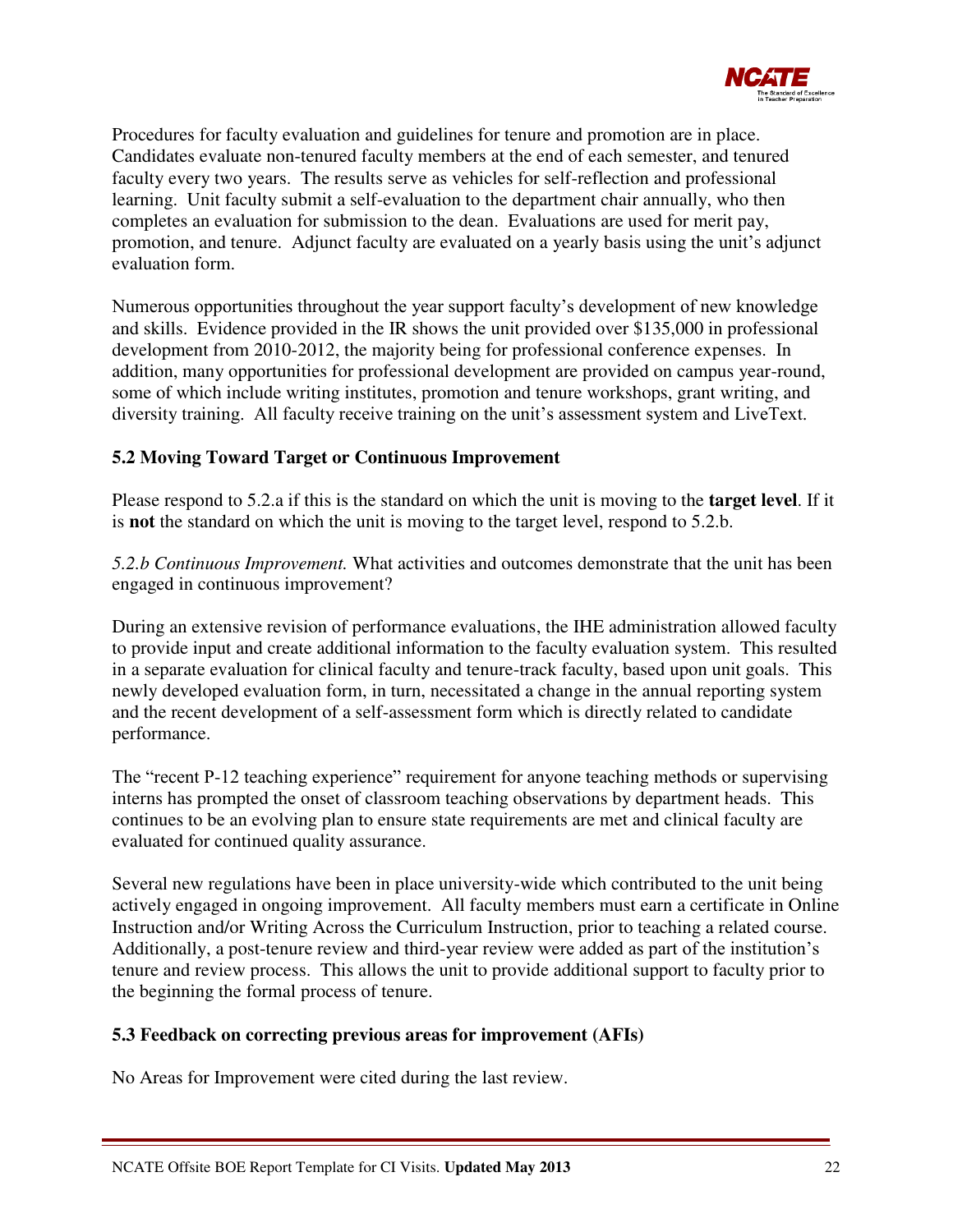

#### **5.4 Areas of concern related to continuing to meet the standard**

None, based on the IR and exhibits presented thus far.

#### **5.5 Evidence for the BOE Team to validate during the onsite visit**

- 1) Documentation, including definition and identification, of "high need" areas for the eligibility of one with a bachelor's degree to serve as a member of the P-12 clinical faculty. How is this determined? Criteria used, etc.?
- 2) Documentation on recent P-12 teaching experience (10 hrs. per semester) for unit clinical faculty members --how is this information approved, tracked, and monitored? Do all department chairs meet the "recency requirement" for the state department?
- 3) Completed classroom teaching observations of higher education clinical faculty members by department heads. (from #2 above)
- 4) Individual evaluations of modeling best professional practices.
- 5) The unit's evaluation of faculty performance and its facilitation of professional development. Data from faculty evaluation used to improve teaching and learning. How are the results used for improvement?

## **Standard 6: Unit Governance and Resources**

*The unit has the leadership, authority, budget, personnel, facilities, and resources, including information technology resources, for the preparation of candidates to meet professional, state, and institutional standards.* 

**6.1 Preliminary Findings.** What did the evidence reveal about the unit continuing to meet this standard?

The School of Education (COE) is one of five schools in Auburn University at Montgomery and serves as the unit for the preparation of teachers and other school personnel. The organizational chart (exhibit 6.3.b) indicates that the dean reports to the provost and serves as the designated executive officer of the unit with the authority to plan, deliver, and operate coherent programs of study. Reporting directly to the dean are two associate deans, four department heads, and a technology specialist. The unit reports that since the last review, five provosts, three deans, five associate deans, and seven department heads have filled these positions. The IR indicates that the existing dean will leave his present position this year.

Unit management takes place through the dean's weekly meetings with department heads who are responsible for disseminating information, discussing issues, and analyzing data with program faculty. The SOE Faculty Council and the SOE Faculty Executive Council also provide leadership to the unit. Another source of leadership has been the NCATE Steering Committee established in 2007. Meeting minutes and agendas were found in the exhibits, but no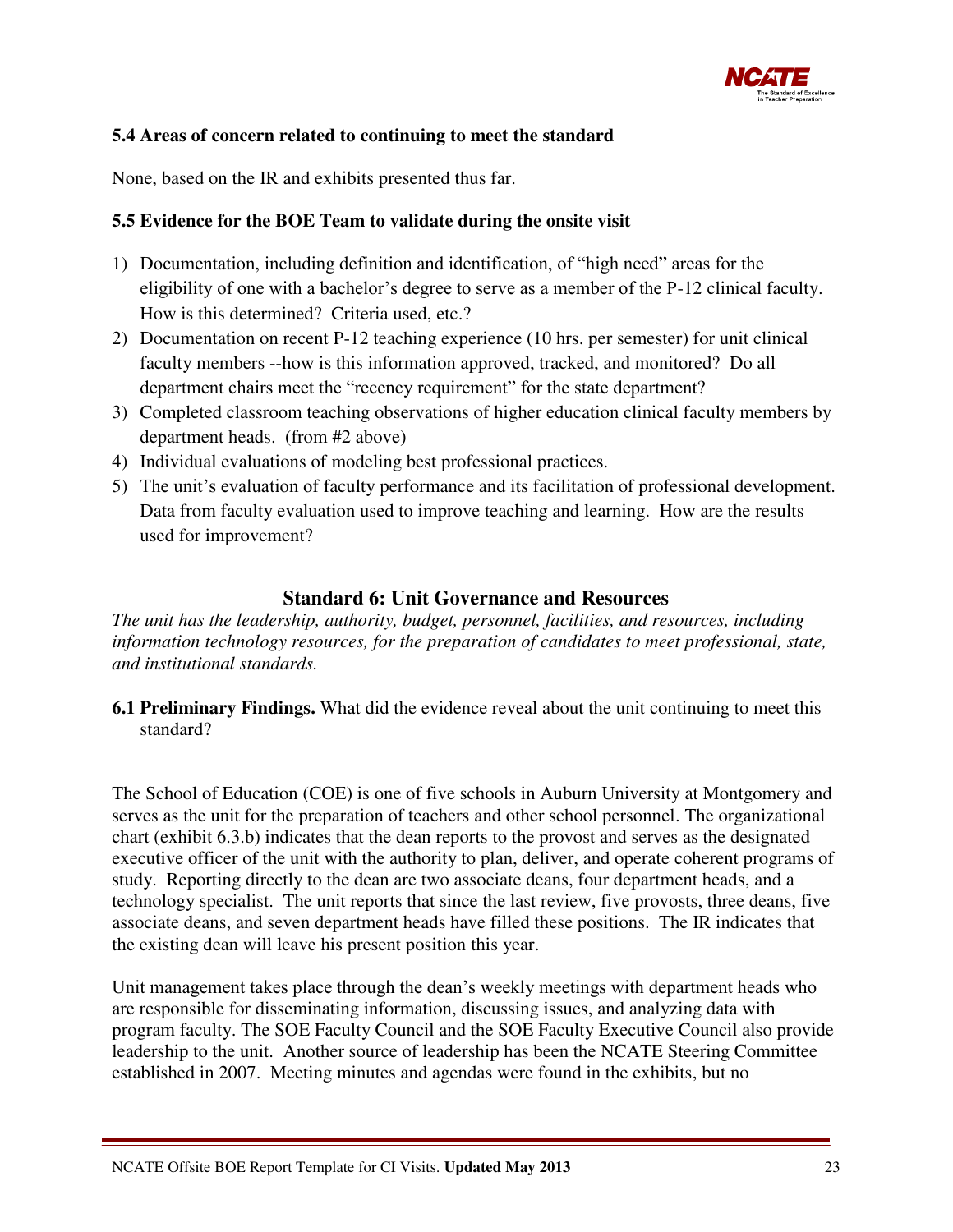

information was provided about the membership of this committee. Three faculty members serve on the AUM Faculty Senate.

As indicated, the unit is organized into four departments: Counselor, Leadership, and Special Education; Early Childhood, Elementary, and Reading Education; Foundations, Technology, and Secondary Education; and Physical Education and Exercise Science. These departments house unit faculty and programs and are responsible for any changes/additions/deletions of programs and courses. No information was found concerning how curriculum changes are handled by the unit once approved in the department. To promote additional input to the programs, the associate dean and unit faculty meet with faculties in the Schools of Sciences and Liberal Arts on a regular basis to discuss program changes, and course offerings. The unit solicits involvement of P-12 practitioners and the professional community in the teacher preparation programs through stakeholder meetings and surveys. Limited evidence of stakeholder meetings was found in the exhibits, but the role of P-12 partners should be validated on site.

According to the IR, the unit offers 13 undergraduate certification programs, 27 Master of Education programs (11 alternate route programs), and seven Educational Specialist programs. The unit does not utilize off-campus sites at this time. Since the last review, the unit has developed 50 online courses and four online advanced programs (two at the MAE level and two at the EDS level).

Unit admission and degree requirements are clearly and consistently described in university's undergraduate and graduate catalogs, departmental materials, and online resources. Additionally, information regarding the application process and key transition points within programs are clearly articulated in the unit's printed and online materials. The unit reports that it is in the process of updating catalogs and all recruitment brochures. The IR states that a staff member is responsible for meeting with departmental faculty to update all materials, including the SOE website.

A major change made by the unit since the last review has been the move to a centralized advising system. Two part-time undergraduate advisors and two new full-time graduate advisors now advise all candidates. This provides more accurate and current advising for all candidates and ensures that no problems occur during the graduation/certification process. Another resource available to candidates is the Office of Student Services and Certification.

Additional resources include two computer labs in the SOE building, additional computer labs located throughout the campus, the AUM Counseling Center, Nursing Care Center, Wellness Center, and Learning Center. The unit supports two additional centers for its candidates—the Reading Center and the Early Childhood Center.

The library provides adequate library resources for both traditional and online candidates through extensive print and online resources including books, databases, journals, eBooks, and other electronic offerings. Library administrators collaborate with unit faculty on an annual basis before purchasing additional educational materials. The IR indicates that the unit includes library staff in new course development to ensure that the appropriate resources are available. The library's allocation to the unit for the past three years increased from \$17,119 (2009) to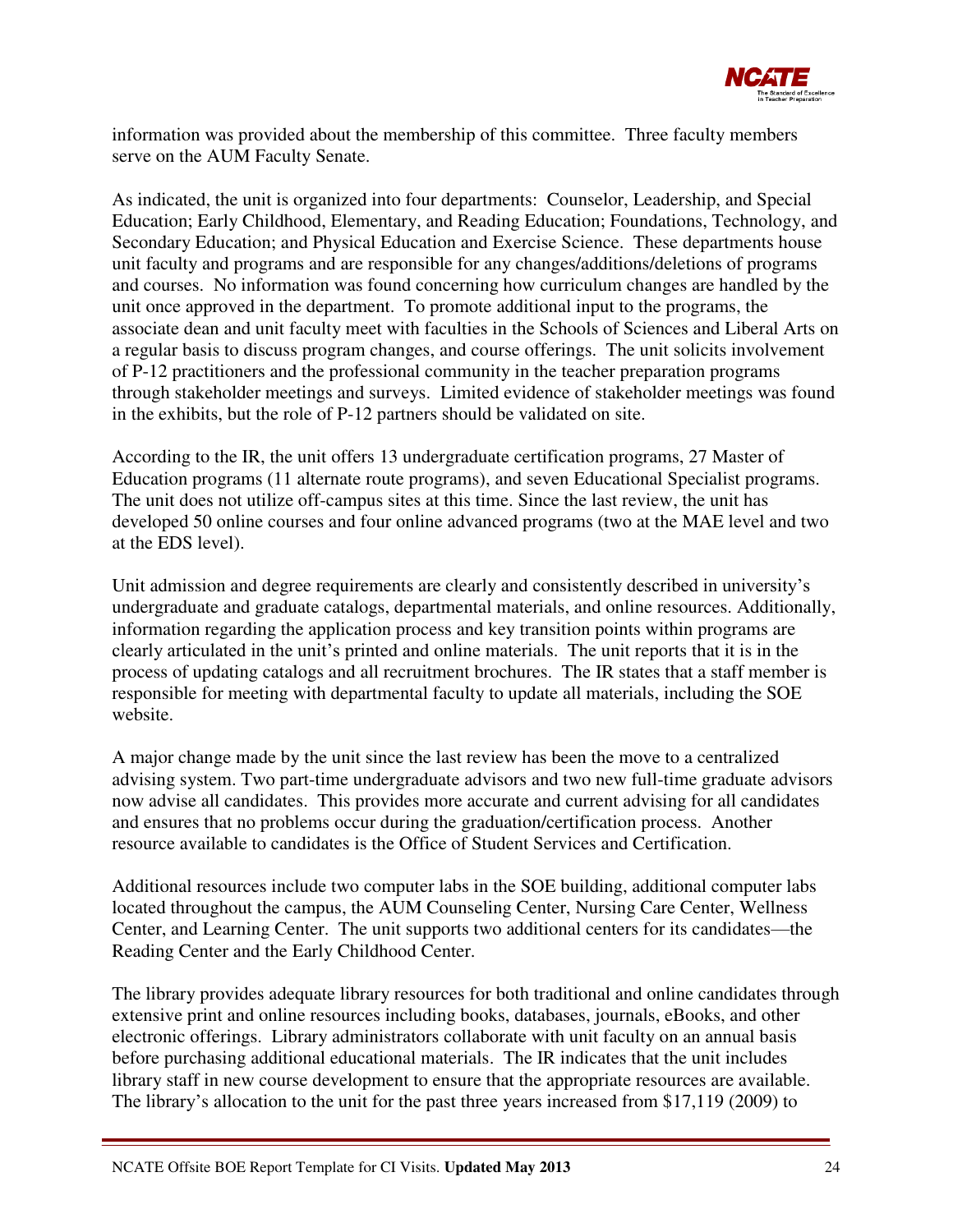

\$38,567 (2011). Information was not found concerning the library's collection of children's and juvenile literature available to candidates. Interviews with SOE faculty and library staff will be needed to provide this information.

According to the IR, the unit receives sufficient budgetary allocations that are proportional to other units on campus with clinical components. The School of Nursing was the example cited. However, an examination of the budget documents for the schools did not result in a clear picture of the two budgets. Interviews with administrators, faculty, and staff will be needed to determine if allocations received are equitable. Based on the review of the evidence, it appears that funding is adequate to support curricular programs and the preparation of candidates to meet standards. The unit's budget also appears to be adequate to support teaching, scholarship, and service that extend beyond the unit to the P-12 community. Evidence found in the IR shows that, in addition to unit professional development funds, faculty received over \$60,000 from external grants to help candidates with research and other professional activities. In 2012, the unit funded over \$24,000 in scholarships for candidates from its endowed funds and funds received for the unit's fund-raising activity (SOE Luau).

The unit follows the campus-wide policies concerning faculty workload, tenure and promotion, and other faculty-related matters, as described in the Faculty Handbook. Faculty teaching loads typically consist of 21 hours per year for undergraduate teaching and 18 hours per year for graduate teaching. Faculty members supervising interns are limited to 18 interns per semester. Online courses are taught by faculty members as part of their teaching load. Faculty can earn additional compensation by teaching one overload course per semester and teaching in the summer. The centralized advising system provides faculty more time for research, teaching, and service. Since the last review, the institution approved four clinical faculty positions. These are non-tenured track positions with three-year contracts. The unit states that part-time adjuncts comprise 16 percent of the teaching faculty members. The provost allotted a new faculty position to increase faculty diversity. This position has resulted in a decrease in the use of adjuncts for the last two years.

A review of the evidence reveals that the unit supports professional development and travel of faculty members through funds from the dean's office and departments. The budget presented in the exhibits shows an increase in funds spent for professional development that ranged from \$34,050 in 2010 to \$65,336 in 2012. Faculty members who graduate from the Faculty Development Institute (Technology) and the Writing Faculty Development Institute receive \$400-\$800 to buy instructional technology.

The unit is housed in two buildings—the SOE building and the AUM Wellness Center. Selected classrooms and administrative areas in the SOE were recently renovated with funds from the institution and the unit. Many of the classrooms have interactive whiteboards, LCD projectors, computers, speakers, and document cameras. All classrooms in the building are scheduled to be updated with appropriate instructional technology by the end of 2013. The Physical Education and Exercise Science Department is now housed in the AUM Wellness Center, which includes a new human performance lab, faculty offices, and classrooms for instruction. Classrooms in the center have the appropriate instructional technology to support faculty and candidates. All full-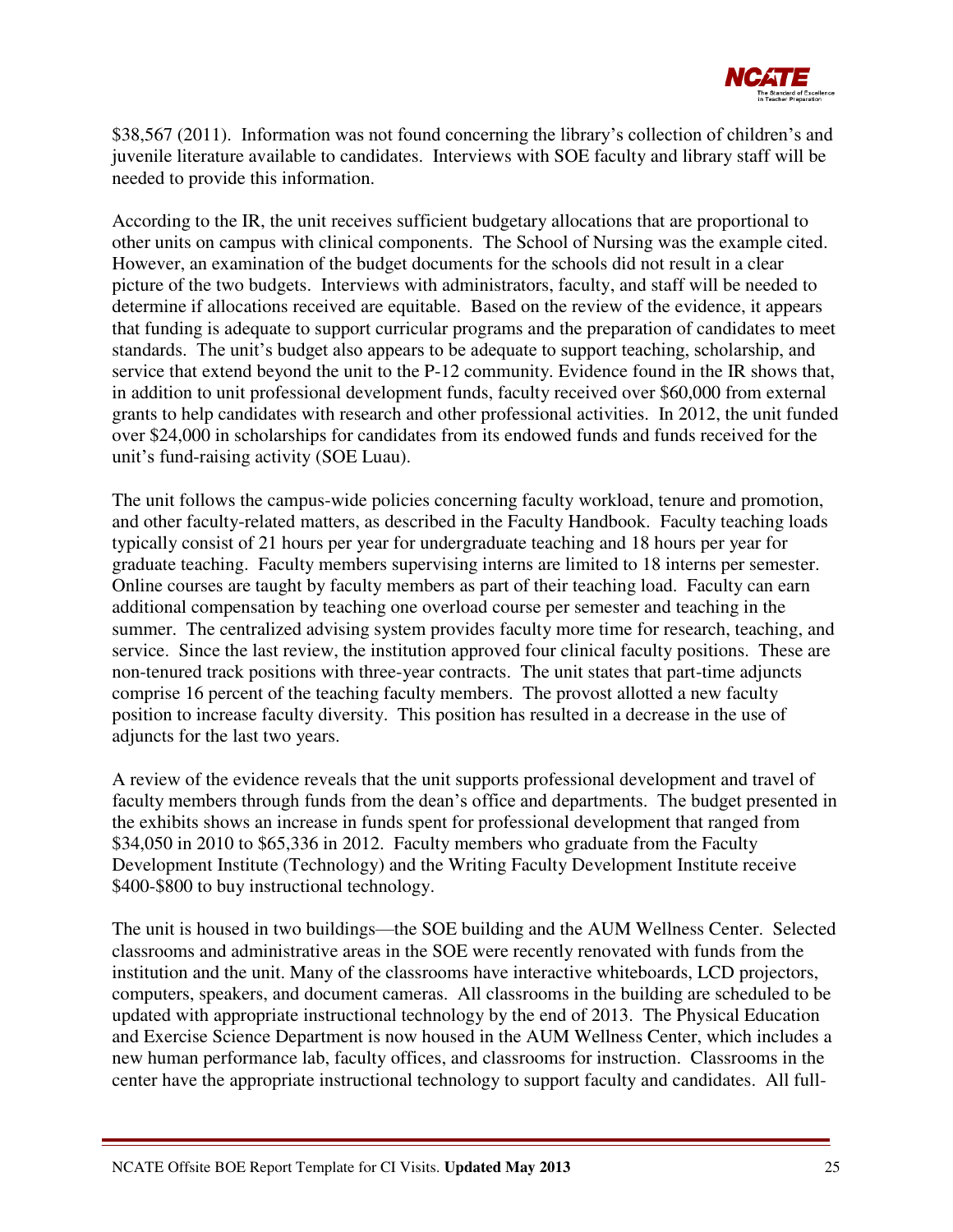

time faculty members have their own offices equipped with technology needed to support teaching, research, and service.

In summary, evidence presented in the IR and the Exhibit Center seems to indicate that the unit receives sufficient budgetary allocations to support on-campus and clinical work essential for the preparation of professional educators. Classrooms, faculty offices, library resources, technology resources, and other university facilities also appear to adequately support the various research, teaching, and learning activities of the candidates and faculty members.

#### **6.2 Moving Toward Target or Continuous Improvement**

Please respond to 6.2.a if this is the standard on which the unit is moving to the **target level**. If it is **not** the standard on which the unit is moving to the target level, respond to 6.2.b.

*6.2.b Continuous Improvement.* What activities and outcomes demonstrate that the unit has been engaged in continuous improvement?

The unit moved to a centralized advising system. Clinical faculty members were added to SOE faculty. The unit identified the development of online/hybrid courses and programs as the leading improvement since the last review.

In 2009, the unit added a SOE instructional support specialist with federal stimulus funds. Later, unit funds were used to support the position. Most faculty members have been trained to teach Writing Across the Curriculum courses. These courses are part of the Quality Enhancement Plan adopted by the institution for SACS. Beginning in 2009, funds were offered to faculty for professional support, travel, and research. These funds have continued.

Selected classrooms and administrative areas in the SOE building were remodeled. The Department of Physical Education and Exercise Science was moved to the state-of-the-art AUM Wellness Center. The institution has improved instructional support labs, writing center and assistive technology.

The unit reports three extensive revisions to policies related to governance since the last review. These revisions include: the Department Head Continuance Policy, which limits department heads to a three-year renewable contract; the AUM Grade Forgiveness Policy, which allows candidates to be forgiven for nine hours of low grades; and the SOE Repeating Course Limit Policy, which limits candidates to only taking professional courses twice.

#### **6.3 Feedback on correcting previous areas for improvement (AFIs)**

No Areas for Improvement were cited during the last review.

#### **6.4 Areas of concern related to continuing to meet the standard**

None, based on the IR and the exhibits presented thus far.